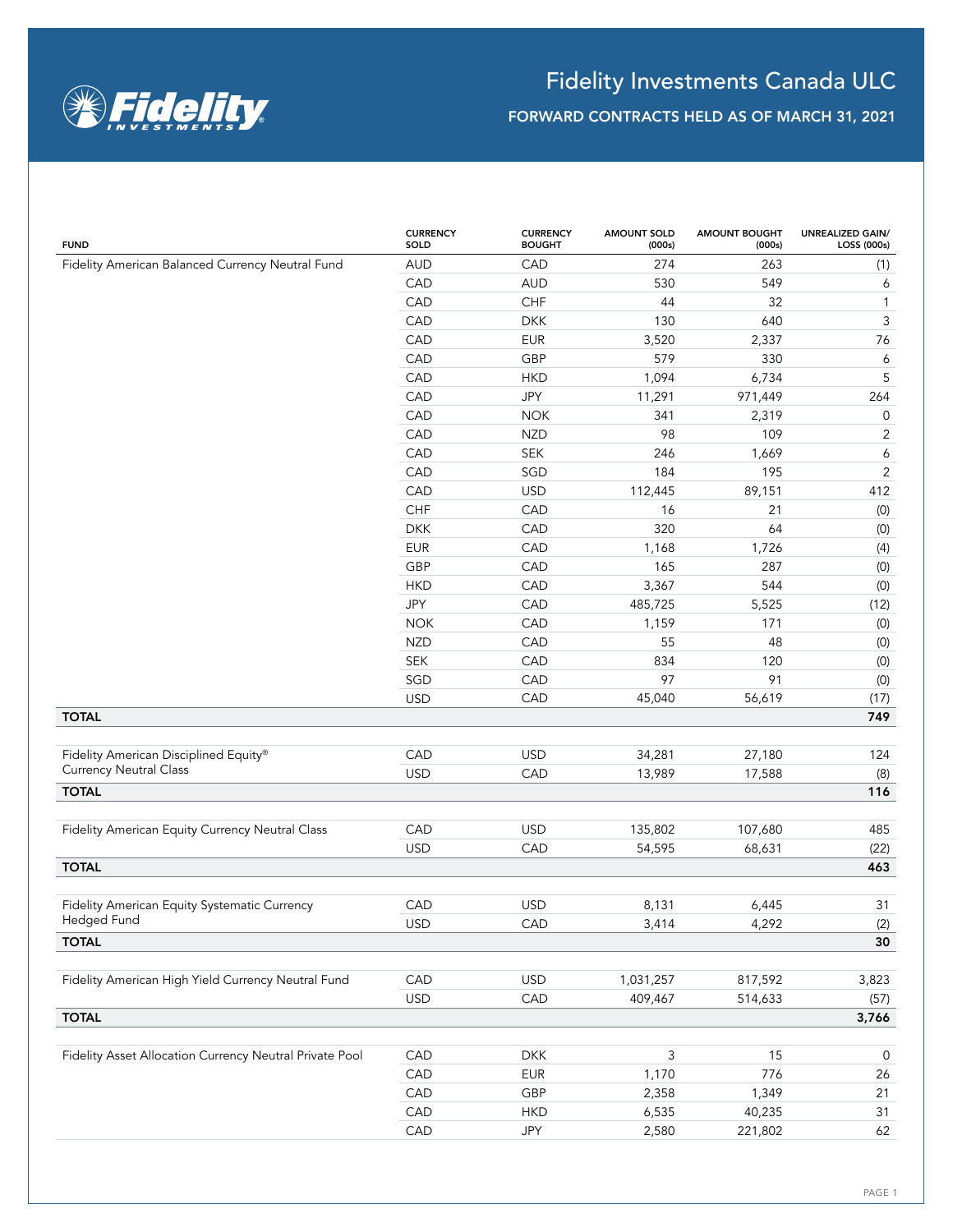| <b>FUND</b>                                             | <b>CURRENCY</b><br>SOLD | <b>CURRENCY</b><br><b>BOUGHT</b> | <b>AMOUNT SOLD</b><br>(000s) | <b>AMOUNT BOUGHT</b><br>(000s) | <b>UNREALIZED GAIN/</b><br>LOSS (000s) |
|---------------------------------------------------------|-------------------------|----------------------------------|------------------------------|--------------------------------|----------------------------------------|
| Fidelity Asset Allocation Currency Neutral Private Pool | CAD                     | SGD                              | 174                          | 185                            | $\overline{2}$                         |
| (continued)                                             | CAD                     | <b>USD</b>                       | 50,132                       | 39,742                         | 190                                    |
|                                                         | <b>DKK</b>              | CAD                              | 8                            | $\mathbf{1}$                   | (0)                                    |
|                                                         | <b>EUR</b>              | CAD                              | 388                          | 573                            | (1)                                    |
|                                                         | GBP                     | CAD                              | 531                          | 921                            | (1)                                    |
|                                                         | <b>HKD</b>              | CAD                              | 20,117                       | 3,252                          | (0)                                    |
|                                                         | JPY                     | CAD                              | 110,901                      | 1,261                          | (3)                                    |
|                                                         | SGD                     | CAD                              | 92                           | 86                             | (0)                                    |
|                                                         | <b>USD</b>              | CAD                              | 20,425                       | 25,687                         | (19)                                   |
| <b>TOTAL</b>                                            |                         |                                  |                              |                                | 308                                    |
|                                                         |                         |                                  |                              |                                |                                        |
| Fidelity Balanced Currency Neutral Private Pool         | <b>AUD</b>              | CAD                              | 436                          | 418                            | (1)                                    |
|                                                         | CAD                     | <b>AUD</b>                       | 846                          | 873                            | 12                                     |
|                                                         | CAD                     | CHF                              | 202                          | 148                            | 6                                      |
|                                                         | CAD                     | <b>DKK</b>                       | 55                           | 271                            | $\mathbf{1}$                           |
|                                                         | CAD                     | <b>EUR</b>                       | 4,508                        | 2,989                          | 101                                    |
|                                                         | CAD                     | GBP                              | 9,894                        | 5,660                          | 88                                     |
|                                                         | CAD                     | <b>HKD</b>                       | 18,134                       | 111,640                        | 87                                     |
|                                                         | CAD                     | JPY                              | 6,855                        | 589,345                        | 165                                    |
|                                                         | CAD                     | <b>NOK</b>                       | 276                          | 1,876                          | $\mathsf{O}\xspace$                    |
|                                                         | CAD                     | <b>SEK</b>                       | 299                          | 2,024                          | $\overline{7}$                         |
|                                                         | CAD                     | SGD                              | 704                          | 746                            | $\boldsymbol{7}$                       |
|                                                         | CAD                     | <b>USD</b>                       | 138,060                      | 109,459                        | 507                                    |
|                                                         | CHF                     | CAD                              | 74                           | 99                             | (0)                                    |
|                                                         | <b>DKK</b>              | CAD                              | 135                          | 27                             | (0)                                    |
|                                                         | <b>EUR</b>              | CAD                              | 1,495                        | 2,208                          | (5)                                    |
|                                                         | GBP                     | CAD                              | 2,183                        | 3,786                          | (3)                                    |
|                                                         | <b>HKD</b>              | CAD                              | 59,865                       | 9,678                          | (1)                                    |
|                                                         | JPY                     | CAD                              | 294,672                      | 3,352                          | (7)                                    |
|                                                         | <b>NOK</b>              | CAD                              | 938                          | 138                            | (0)                                    |
|                                                         | <b>SEK</b>              | CAD                              | 1,012                        | 146                            | (0)                                    |
|                                                         | SGD                     | CAD                              | 373                          | 349                            | (0)                                    |
|                                                         | <b>USD</b>              | CAD                              | 54,484                       | 68,478                         | (8)                                    |
| <b>TOTAL</b>                                            |                         |                                  |                              |                                | 955                                    |
|                                                         |                         |                                  |                              |                                |                                        |
| Fidelity Balanced Income Currency Neutral Private Pool  | AUD                     | CAD                              | 746                          | 714                            | (2)                                    |
|                                                         | CAD                     | <b>AUD</b>                       | 1,445                        | 1,492                          | 21                                     |
|                                                         | CAD                     | ${\sf CHF}$                      | 1,156                        | 845                            | 32                                     |
|                                                         | CAD                     | <b>DKK</b>                       | 62                           | 306                            | $\overline{1}$                         |
|                                                         | CAD                     | EUR                              | 5,133                        | 3,404                          | 115                                    |
|                                                         | CAD                     | GBP                              | 7,860                        | 4,496                          | $70\,$                                 |
|                                                         | CAD                     | <b>HKD</b>                       | 14,100                       | 86,809                         | 67                                     |
|                                                         | CAD                     | JPY                              | 7,623                        | 655,382                        | 184                                    |
|                                                         | CAD                     | $\sf{NOK}$                       | 236                          | 1,602                          | $\mathsf{O}$                           |
|                                                         | CAD                     | SEK                              | 190                          | 1,290                          | $\mathsf S$                            |
|                                                         | CAD                     | SGD                              | 374                          | 396                            | $\overline{4}$                         |
|                                                         | CAD                     | USD                              | 113,362                      | 89,876                         | 418                                    |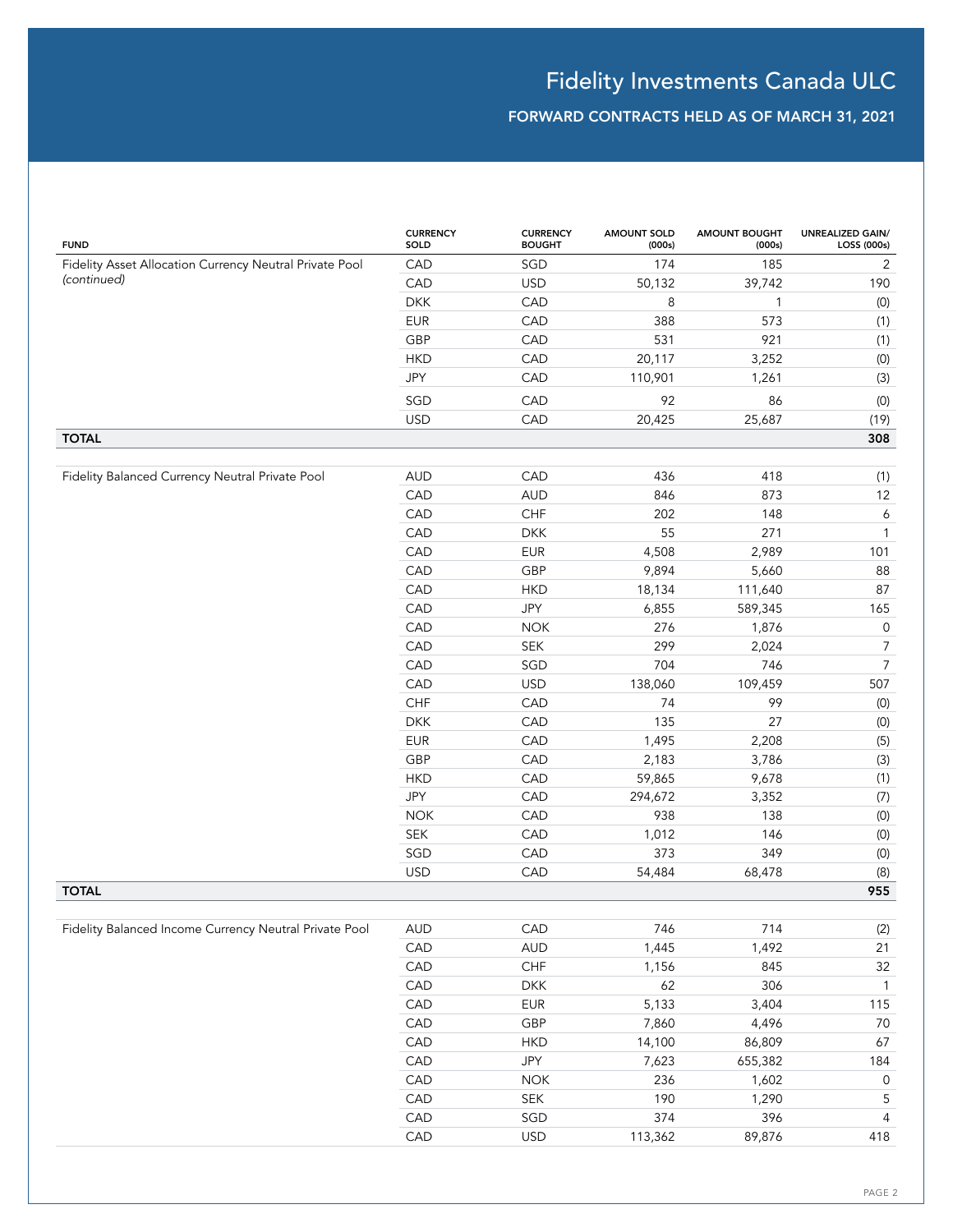| <b>FUND</b>                                            | <b>CURRENCY</b><br>SOLD | <b>CURRENCY</b><br><b>BOUGHT</b> | <b>AMOUNT SOLD</b><br>(000s) | <b>AMOUNT BOUGHT</b><br>(000s) | <b>UNREALIZED GAIN/</b><br>LOSS (000s) |
|--------------------------------------------------------|-------------------------|----------------------------------|------------------------------|--------------------------------|----------------------------------------|
| Fidelity Balanced Income Currency Neutral Private Pool | CHF                     | CAD                              | 422                          | 564                            | (2)                                    |
| (continued)                                            | <b>DKK</b>              | CAD                              | 153                          | 30                             | (0)                                    |
|                                                        | <b>EUR</b>              | CAD                              | 1,702                        | 2,514                          | (6)                                    |
|                                                        | GBP                     | CAD                              | 1,750                        | 3,035                          | (3)                                    |
|                                                        | <b>HKD</b>              | CAD                              | 43,404                       | 7,017                          | (1)                                    |
|                                                        | JPY                     | CAD                              | 327,691                      | 3,727                          | (8)                                    |
|                                                        | <b>NOK</b>              | CAD                              | 801                          | 118                            | (0)                                    |
|                                                        | <b>SEK</b>              | CAD                              | 645                          | 93                             | (0)                                    |
|                                                        | SGD                     | CAD                              | 198                          | 185                            | (0)                                    |
|                                                        | <b>USD</b>              | CAD                              | 45,611                       | 57,326                         | (6)                                    |
| <b>TOTAL</b>                                           |                         |                                  |                              |                                | 889                                    |
|                                                        |                         |                                  |                              |                                |                                        |
| Fidelity CanAm Opportunities Currency Neutral Class    | CAD                     | CHF                              | 9                            | 6                              | $\mathbf 0$                            |
|                                                        | CAD                     | <b>EUR</b>                       | 1,306                        | 870                            | 24                                     |
|                                                        | CAD                     | GBP                              | 212                          | 121                            | 2                                      |
|                                                        | CAD                     | <b>HKD</b>                       | 138                          | 843                            | $\mathbf{1}$                           |
|                                                        | CAD                     | <b>USD</b>                       | 112,923                      | 89,549                         | 390                                    |
|                                                        | CHF                     | CAD                              | 3                            | $\overline{4}$                 | (0)                                    |
|                                                        | <b>EUR</b>              | CAD                              | 435                          | 642                            | (1)                                    |
|                                                        | GBP                     | CAD                              | 60                           | 105                            | (0)                                    |
|                                                        | <b>HKD</b>              | CAD                              | 843                          | 137                            | (1)                                    |
|                                                        | <b>USD</b>              | CAD                              | 48,016                       | 60,381                         | (40)                                   |
| <b>TOTAL</b>                                           |                         |                                  |                              |                                | 375                                    |
|                                                        |                         |                                  |                              |                                |                                        |
| Fidelity Floating Rate High Income                     | CAD                     | <b>USD</b>                       | 31,398                       | 24,895                         | 113                                    |
| Currency Neutral Fund                                  | <b>USD</b>              | CAD                              | 12,422                       | 15,613                         | (2)                                    |
| <b>TOTAL</b>                                           |                         |                                  |                              |                                | 112                                    |
|                                                        |                         |                                  |                              |                                |                                        |
| Fidelity Floating Rate High Income Currency Neutral    | CAD                     | <b>USD</b>                       | 89,426                       | 70,987                         | 219                                    |
| Multi-Asset Base Fund                                  | <b>USD</b>              | CAD                              | 35,871                       | 45,084                         | (5)                                    |
| <b>TOTAL</b>                                           |                         |                                  |                              |                                | 214                                    |
|                                                        |                         |                                  |                              |                                |                                        |
| Fidelity Founders™ Currency Neutral Class              | <b>AUD</b>              | CAD                              | 55                           | 53                             | (0)                                    |
|                                                        | CAD                     | <b>AUD</b>                       | 107                          | 110                            | $\overline{2}$                         |
|                                                        | CAD                     | ${\sf CHF}$                      | 390                          | 285                            | 11                                     |
|                                                        | CAD                     | <b>EUR</b>                       | 2,022                        | 1,349                          | 34                                     |
|                                                        | CAD                     | GBP                              | 192                          | 108                            | $\overline{4}$                         |
|                                                        | CAD                     | <b>HKD</b>                       | 111                          | 683                            | $\mathbf{1}$                           |
|                                                        | CAD                     | ${\sf SEK}$                      | $\overline{7}$               | 48                             | $\mathsf{O}$                           |
|                                                        | CAD                     | <b>USD</b>                       | 67,159                       | 53,249                         | 243                                    |
|                                                        | ${\sf CHF}$             | CAD                              | 143                          | 190                            | (1)                                    |
|                                                        | <b>EUR</b>              | CAD                              | 621                          | 918                            | $\left( 2\right)$                      |
|                                                        | GBP                     | CAD                              | 108                          | 188                            | $\left( 0\right)$                      |
|                                                        | <b>HKD</b>              | CAD                              | 341                          | 55                             | $(0)$                                  |
|                                                        | ${\sf SEK}$             | CAD                              | 24                           | $\mathsf 3$                    | $(0)$                                  |
|                                                        | <b>USD</b>              | CAD                              | 28,007                       | 35,214                         | (18)                                   |
| <b>TOTAL</b>                                           |                         |                                  |                              |                                | 273                                    |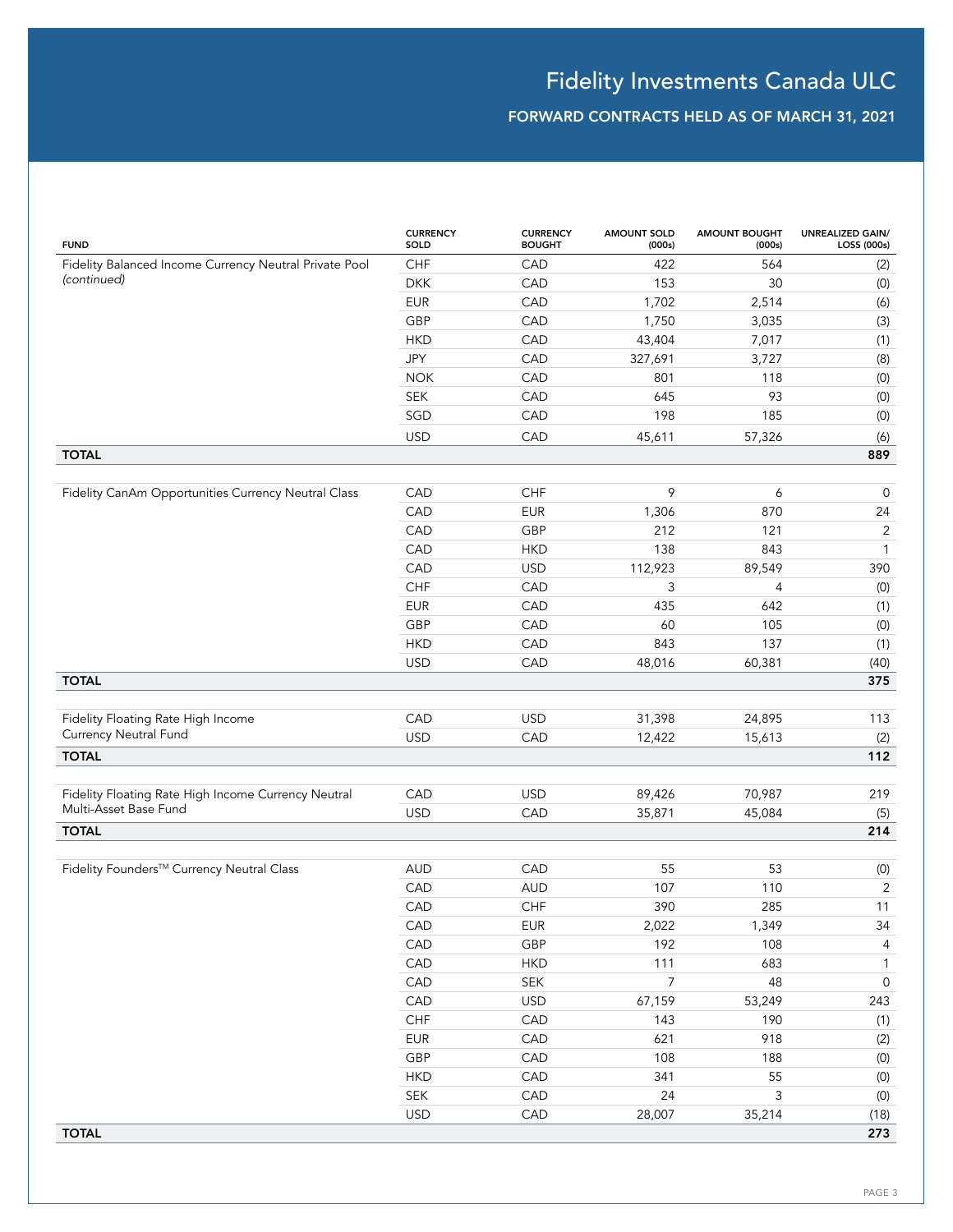| <b>FUND</b>                                                       | <b>CURRENCY</b><br>SOLD | <b>CURRENCY</b><br><b>BOUGHT</b> | <b>AMOUNT SOLD</b><br>(000s) | <b>AMOUNT BOUGHT</b><br>(000s) | <b>UNREALIZED GAIN/</b><br>LOSS (000s) |
|-------------------------------------------------------------------|-------------------------|----------------------------------|------------------------------|--------------------------------|----------------------------------------|
| Fidelity Global Asset Allocation Currency Neutral<br>Private Pool | <b>AUD</b>              | CAD                              | 33                           | 31                             | (0)                                    |
|                                                                   | CAD                     | <b>AUD</b>                       | 64                           | 66                             | $\mathbf{1}$                           |
|                                                                   | CAD                     | CHF                              | 43                           | 31                             | $\mathbf{1}$                           |
|                                                                   | CAD                     | <b>DKK</b>                       | 13                           | 64                             | $\mathsf{O}\xspace$                    |
|                                                                   | CAD                     | <b>EUR</b>                       | 607                          | 403                            | 14                                     |
|                                                                   | CAD                     | GBP                              | 257                          | 147                            | $\ensuremath{\mathsf{3}}$              |
|                                                                   | CAD                     | <b>HKD</b>                       | 2,823                        | 17,380                         | 14                                     |
|                                                                   | CAD                     | JPY                              | 1,423                        | 122,307                        | 34                                     |
|                                                                   | CAD                     | <b>NOK</b>                       | 57                           | 384                            | $\mathsf 0$                            |
|                                                                   | CAD                     | SEK                              | 78                           | 529                            | $\sqrt{2}$                             |
|                                                                   | CAD                     | SGD                              | 44                           | 46                             | $\mathsf{O}\xspace$                    |
|                                                                   | CAD                     | <b>USD</b>                       | 20,948                       | 16,608                         | 77                                     |
|                                                                   | ${\sf CHF}$             | CAD                              | 16                           | 21                             | (0)                                    |
|                                                                   | <b>DKK</b>              | CAD                              | 32                           | 6                              | (0)                                    |
|                                                                   | <b>EUR</b>              | CAD                              | 201                          | 297                            | (1)                                    |
|                                                                   | GBP                     | CAD                              | 73                           | 127                            | (0)                                    |
|                                                                   | <b>HKD</b>              | CAD                              | 9,566                        | 1,547                          | (1)                                    |
|                                                                   | JPY                     | CAD                              | 61,154                       | 696                            | (2)                                    |
|                                                                   | <b>NOK</b>              | CAD                              | 192                          | 28                             | (0)                                    |
|                                                                   | SEK                     | CAD                              | 264                          | 38                             | (0)                                    |
|                                                                   | SGD                     | CAD                              | 23                           | 22                             | (0)                                    |
|                                                                   | <b>USD</b>              | CAD                              | 8,210                        | 10,319                         | (1)                                    |
| <b>TOTAL</b>                                                      |                         |                                  |                              |                                | 142                                    |
|                                                                   |                         |                                  |                              |                                |                                        |
| Fidelity Global Bond Currency Neutral Fund                        | <b>AUD</b>              | CAD                              | 482                          | 461                            | (1)                                    |
|                                                                   | CAD                     | <b>AUD</b>                       | 933                          | 963                            | 14                                     |
|                                                                   | CAD                     | CHF                              | 260                          | 190                            | $\boldsymbol{7}$                       |
|                                                                   | CAD                     | <b>DKK</b>                       | 136                          | 669                            | $\ensuremath{\mathsf{3}}$              |
|                                                                   | CAD                     | <b>EUR</b>                       | 16,169                       | 10,722                         | 364                                    |
|                                                                   | CAD                     | GBP                              | 3,433                        | 1,959                          | 39                                     |
|                                                                   | CAD                     | ILS                              | 61                           | 161                            | $\mathbf{1}$                           |
|                                                                   | CAD                     | JPY                              | 9,186                        | 789,702                        | 221                                    |
|                                                                   | CAD                     | <b>NOK</b>                       | 197                          | 1,343                          | $\mathsf{O}\xspace$                    |
|                                                                   | CAD                     | <b>NZD</b>                       | 57                           | 64                             | $\mathbf{1}$                           |
|                                                                   | CAD                     | SEK                              | 216                          | 1,467                          | 5                                      |
|                                                                   | CAD                     | SGD                              | 93                           | 99                             | $\mathbf{1}$                           |
|                                                                   | CAD                     | <b>USD</b>                       | 27,771                       | 22,017                         | 103                                    |
|                                                                   | ${\sf CHF}$             | CAD                              | 95                           | 127                            | (1)                                    |
|                                                                   | <b>DKK</b>              | CAD                              | 335                          | 66                             | $(0)$                                  |
|                                                                   | EUR                     | CAD                              | 5,399                        | 7,979                          | (23)                                   |
|                                                                   | GBP                     | CAD                              | 1,002                        | 1,740                          | (3)                                    |
|                                                                   | ILS                     | CAD                              | 81                           | $30\,$                         | $(0)$                                  |
|                                                                   | JPY                     | CAD                              | 394,851                      | 4,491                          | (10)                                   |
|                                                                   | $NOK$                   | CAD                              | 671                          | 99                             | $(0)$                                  |
|                                                                   | <b>NZD</b>              | CAD                              | 32                           | 28                             | $(0)$                                  |
|                                                                   | SEK                     | CAD                              | 734                          | 106                            | $\left( 0\right)$                      |
|                                                                   |                         |                                  |                              |                                |                                        |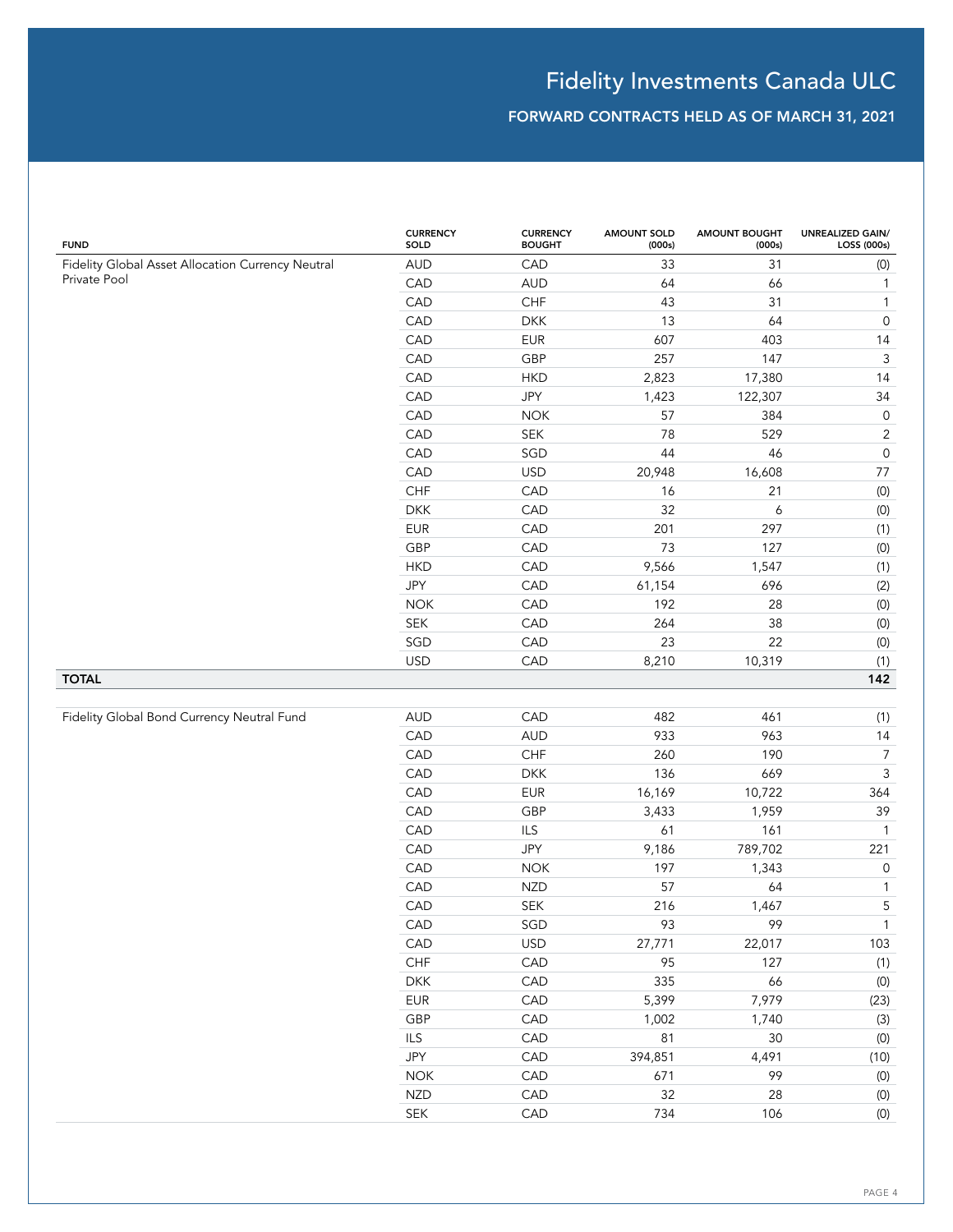| <b>FUND</b>                                            | <b>CURRENCY</b><br>SOLD | <b>CURRENCY</b><br><b>BOUGHT</b> | <b>AMOUNT SOLD</b><br>(000s) | <b>AMOUNT BOUGHT</b><br>(000s) | UNREALIZED GAIN/<br>LOSS (000s) |
|--------------------------------------------------------|-------------------------|----------------------------------|------------------------------|--------------------------------|---------------------------------|
| Fidelity Global Bond Currency Neutral Fund (continued) | SGD                     | CAD                              | 49                           | 46                             | (0)                             |
|                                                        | <b>USD</b>              | CAD                              | 11,394                       | 14,323                         | (4)                             |
| <b>TOTAL</b>                                           |                         |                                  |                              |                                | 718                             |
|                                                        |                         |                                  |                              |                                |                                 |
| Fidelity Global Bond Currency Neutral                  | <b>AUD</b>              | CAD                              | 1,973                        | 1,894                          | (10)                            |
| Multi-Asset Base Fund                                  | CAD                     | <b>AUD</b>                       | 3,617                        | 3,732                          | 55                              |
|                                                        | CAD                     | CHF                              | 1,453                        | 1,062                          | 40                              |
|                                                        | CAD                     | <b>DKK</b>                       | 616                          | 3,039                          | 14                              |
|                                                        | CAD                     | <b>EUR</b>                       | 58,115                       | 38,551                         | 1,284                           |
|                                                        | CAD                     | GBP                              | 12,088                       | 6,900                          | 133                             |
|                                                        | CAD                     | ILS                              | 321                          | 847                            | 3                               |
|                                                        | CAD                     | JPY                              | 33,241                       | 2,858,513                      | 793                             |
|                                                        | CAD                     | <b>NOK</b>                       | 739                          | 5,016                          | $\overline{2}$                  |
|                                                        | CAD                     | <b>NZD</b>                       | 311                          | 345                            | 8                               |
|                                                        | CAD                     | <b>SEK</b>                       | 573                          | 3,882                          | 14                              |
|                                                        | CAD                     | SGD                              | 424                          | 449                            | $\overline{4}$                  |
|                                                        | CAD                     | <b>USD</b>                       | 98,340                       | 77,967                         | 362                             |
|                                                        | CHF                     | CAD                              | 531                          | 709                            | (3)                             |
|                                                        | <b>DKK</b>              | CAD                              | 1,519                        | 302                            | (1)                             |
|                                                        | <b>EUR</b>              | CAD                              | 19,084                       | 28,190                         | (65)                            |
|                                                        | GBP                     | CAD                              | 3,377                        | 5,856                          | (5)                             |
|                                                        | ILS                     | CAD                              | 423                          | 160                            | (0)                             |
|                                                        | JPY                     | CAD                              | 1,412,631                    | 16,068                         | (35)                            |
|                                                        | <b>NOK</b>              | CAD                              | 2,508                        | 369                            | (1)                             |
|                                                        | <b>NZD</b>              | CAD                              | 173                          | 152                            | (0)                             |
|                                                        | <b>SEK</b>              | CAD                              | 1,941                        | 280                            | (1)                             |
|                                                        | SGD                     | CAD                              | 224                          | 210                            | $\left( 0\right)$               |
|                                                        | <b>USD</b>              | CAD                              | 38,886                       | 48,873                         | (5)                             |
| <b>TOTAL</b>                                           |                         |                                  |                              |                                | 2,585                           |
|                                                        |                         |                                  |                              |                                |                                 |
| Fidelity Global Concentrated Equity                    | <b>AUD</b>              | CAD                              | 89                           | 85                             | (0)                             |
| Currency Neutral Fund                                  | CAD                     | <b>AUD</b>                       | 173                          | 178                            | 3                               |
|                                                        | CAD                     | CHF                              | 1,241                        | 910                            | 31                              |
|                                                        | CAD                     | <b>DKK</b>                       | 1,590                        | 7,850                          | 34                              |
|                                                        | CAD                     | <b>EUR</b>                       | 4,165                        | 2,767                          | 85                              |
|                                                        | CAD                     | GBP                              | 4,255                        | 2,429                          | 46                              |
|                                                        | CAD                     | <b>HKD</b>                       | 212                          | 1,304                          | $\mathbf{1}$                    |
|                                                        | CAD                     | JPY                              | 1,390                        | 119,726                        | $31$                            |
|                                                        | CAD                     | SEK                              | 101                          | 673                            | $\mathsf S$                     |
|                                                        | CAD                     | SGD                              | 690                          | 732                            | $\boldsymbol{6}$                |
|                                                        | CAD                     | <b>USD</b>                       | 11,342                       | 8,995                          | 38                              |
|                                                        | ${\sf CHF}$             | CAD                              | 455                          | 607                            | $(3)$                           |
|                                                        | <b>DKK</b>              | CAD                              | 4,088                        | 814                            | (4)                             |
|                                                        | <b>EUR</b>              | CAD                              | 1,379                        | 2,038                          | (6)                             |
|                                                        | GBP                     | CAD                              | 1,215                        | 2,108                          | $(3)$                           |
|                                                        | <b>HKD</b>              | CAD                              | 652                          | 105                            | $\left( 0\right)$               |
|                                                        | JPY                     | CAD                              | 58,456                       | 665                            | (1)                             |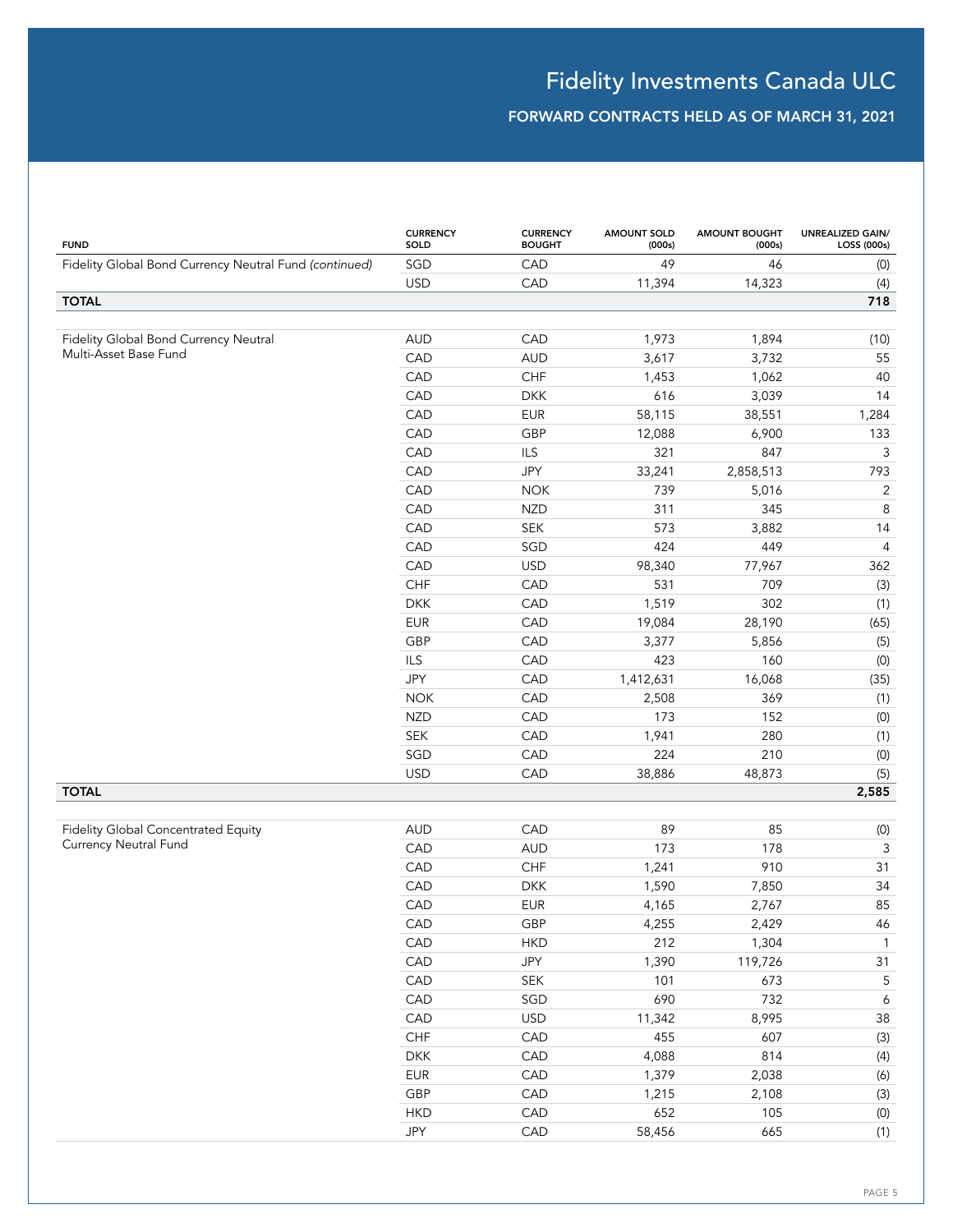# Fidelity Investments Canada ULC

| <b>FUND</b>                                                | <b>CURRENCY</b><br>SOLD | <b>CURRENCY</b><br><b>BOUGHT</b> | <b>AMOUNT SOLD</b><br>(000s) | <b>AMOUNT BOUGHT</b><br>(000s) | <b>UNREALIZED GAIN/</b><br>LOSS (000s) |
|------------------------------------------------------------|-------------------------|----------------------------------|------------------------------|--------------------------------|----------------------------------------|
| Fidelity Global Concentrated Equity                        | <b>SEK</b>              | CAD                              | 673                          | 99                             | (2)                                    |
| Currency Neutral Fund (continued)                          | SGD                     | CAD                              | 366                          | 342                            | (0)                                    |
|                                                            | <b>USD</b>              | CAD                              | 4,559                        | 5,731                          | (2)                                    |
| <b>TOTAL</b>                                               |                         |                                  |                              |                                | 258                                    |
|                                                            |                         |                                  |                              |                                |                                        |
| Fidelity Global Credit ex-U.S. Currency Neutral            | CAD                     | <b>EUR</b>                       | 36                           | 24                             | 0                                      |
| Multi-Asset Base Fund                                      | CAD                     | GBP                              | 27                           | 15                             | $\mathbf 0$                            |
|                                                            | CAD                     | <b>USD</b>                       | 17,141                       | 13,590                         | 63                                     |
|                                                            | <b>EUR</b>              | CAD                              | 24                           | 37                             | (2)                                    |
|                                                            | GBP                     | CAD                              | 15                           | 27                             | (1)                                    |
|                                                            | <b>USD</b>              | CAD                              | 6,845                        | 8,603                          | (1)                                    |
| <b>TOTAL</b>                                               |                         |                                  |                              |                                | 60                                     |
|                                                            |                         |                                  |                              |                                |                                        |
| Fidelity Global Disciplined Equity® Currency Neutral Class | <b>AUD</b>              | CAD                              | 27                           | 26                             | (0)                                    |
|                                                            | CAD                     | <b>AUD</b>                       | 52                           | 54                             | $\mathbf{1}$                           |
|                                                            | CAD                     | CHF                              | 223                          | 163                            | 6                                      |
|                                                            | CAD<br>CAD              | <b>DKK</b>                       | 169                          | 832                            | $\sqrt{4}$                             |
|                                                            |                         | <b>EUR</b>                       | 1,923                        | 1,276                          | 42                                     |
|                                                            | CAD                     | GBP                              | 333                          | 190                            | $\overline{4}$                         |
|                                                            | CAD                     | <b>HKD</b>                       | 538                          | 3,312                          | 3                                      |
|                                                            | CAD<br>CAD              | JPY                              | 562<br>2                     | 48,373<br>14                   | 13<br>$\mathbb O$                      |
|                                                            | CAD                     | <b>SEK</b><br><b>USD</b>         | 9,164                        | 7,266                          | 33                                     |
|                                                            | CHF                     | CAD                              | 82                           | 109                            |                                        |
|                                                            | <b>DKK</b>              | CAD                              | 416                          | 83                             | (0)                                    |
|                                                            | <b>EUR</b>              | CAD                              | 654                          | 966                            | (0)<br>(3)                             |
|                                                            | GBP                     | CAD                              | 111                          | 193                            | (1)                                    |
|                                                            | <b>HKD</b>              | CAD                              | 1,686                        | 273                            | (0)                                    |
|                                                            | JPY                     | CAD                              | 24,187                       | 275                            | (1)                                    |
|                                                            | <b>SEK</b>              | CAD                              | $\overline{7}$               | 1                              | (0)                                    |
|                                                            | <b>USD</b>              | CAD                              | 3,740                        | 4,702                          | (2)                                    |
| <b>TOTAL</b>                                               |                         |                                  |                              |                                | 98                                     |
|                                                            |                         |                                  |                              |                                |                                        |
| Fidelity Global Equity Currency Neutral Private Pool       | <b>AUD</b>              | CAD                              | 166                          | 159                            | (0)                                    |
|                                                            | CAD                     | <b>AUD</b>                       | 321                          | 331                            | 5                                      |
|                                                            | CAD                     | ${\sf CHF}$                      | 2,290                        | 1,678                          | 58                                     |
|                                                            | CAD                     | <b>DKK</b>                       | 2,869                        | 14,164                         | 62                                     |
|                                                            | CAD                     | EUR                              | 7,796                        | 5,179                          | 161                                    |
|                                                            | CAD                     | GBP                              | 7,992                        | 4,562                          | 89                                     |
|                                                            | CAD                     | <b>HKD</b>                       | 13                           | 78                             | $\mathsf{O}$                           |
|                                                            | CAD                     | JPY                              | 2,910                        | 250,496                        | 67                                     |
|                                                            | CAD                     | SEK                              | 165                          | 1,094                          | $\,8\,$                                |
|                                                            | CAD                     | SGD                              | 1,278                        | 1,355                          | 12                                     |
|                                                            | CAD                     | <b>USD</b>                       | 21,499                       | 17,049                         | 75                                     |
|                                                            | CHF                     | CAD                              | 839                          | 1,120                          | (5)                                    |
|                                                            | <b>DKK</b>              | CAD                              | 7,082                        | 1,407                          | (4)                                    |
|                                                            | <b>EUR</b>              | CAD                              | 2,588                        | 3,824                          | (9)                                    |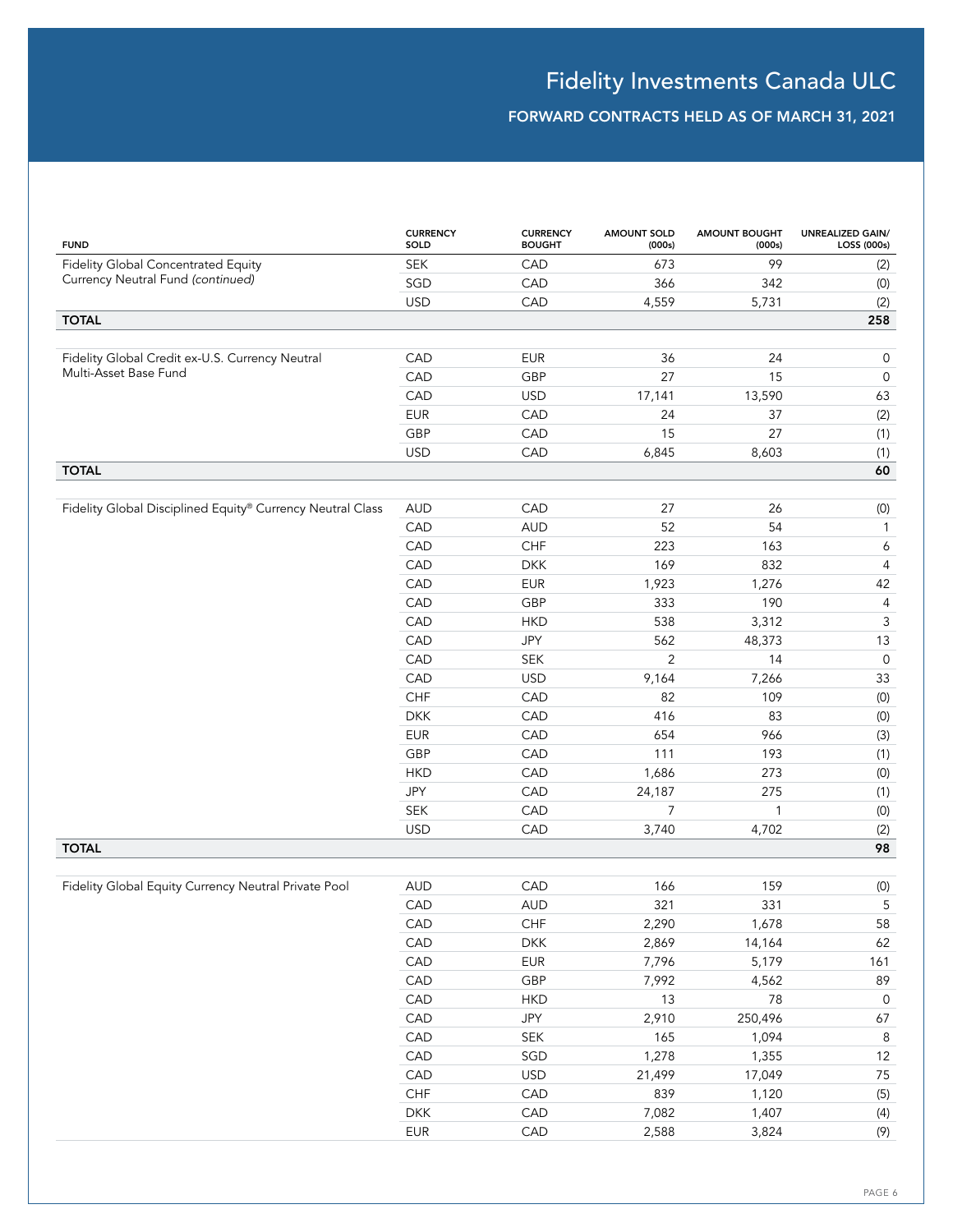| <b>FUND</b>                                             | <b>CURRENCY</b><br>SOLD     | <b>CURRENCY</b><br><b>BOUGHT</b> | <b>AMOUNT SOLD</b><br>(000s) | <b>AMOUNT BOUGHT</b><br>(000s) | <b>UNREALIZED GAIN/</b><br>LOSS (000s) |
|---------------------------------------------------------|-----------------------------|----------------------------------|------------------------------|--------------------------------|----------------------------------------|
| Fidelity Global Equity Currency Neutral Private Pool    | GBP                         | CAD                              | 2,292                        | 3,976                          | (5)                                    |
| (continued)                                             | <b>HKD</b>                  | CAD                              | 39                           | 6                              | (0)                                    |
|                                                         | JPY                         | CAD                              | 125,248                      | 1,425                          | (3)                                    |
|                                                         | <b>SEK</b>                  | CAD                              | 1,094                        | 160                            | (3)                                    |
|                                                         | SGD                         | CAD                              | 678                          | 634                            | (1)                                    |
|                                                         | <b>USD</b>                  | CAD                              | 8,637                        | 10,856                         | (2)                                    |
| <b>TOTAL</b>                                            |                             |                                  |                              |                                | 505                                    |
|                                                         |                             |                                  |                              |                                |                                        |
| Fidelity Global Growth and Value Currency Neutral Class | <b>AUD</b>                  | CAD                              | 618                          | 592                            | (2)                                    |
|                                                         | CAD                         | <b>AUD</b>                       | 1,198                        | 1,236                          | 18                                     |
|                                                         | CAD                         | CHF                              | 276                          | 202                            | $\,8\,$                                |
|                                                         | CAD                         | <b>DKK</b>                       | 939                          | 4,631                          | 21                                     |
|                                                         | CAD                         | <b>EUR</b>                       | 9,390                        | 6,229                          | 208                                    |
|                                                         | CAD                         | GBP                              | 1,891                        | 1,083                          | 15                                     |
|                                                         | CAD                         | <b>HKD</b>                       | 3,633                        | 22,356                         | 19                                     |
|                                                         | CAD                         | JPY                              | 29,303                       | 2,521,441                      | 682                                    |
|                                                         | CAD                         | <b>NOK</b>                       | 841                          | 5,720                          | $\mathbf{1}$                           |
|                                                         | CAD                         | <b>NZD</b>                       | 138                          | 154                            | $\ensuremath{\mathsf{3}}$              |
|                                                         | CAD                         | <b>SEK</b>                       | 1,135                        | 7,695                          | 28                                     |
|                                                         | CAD                         | SGD                              | 297                          | 315                            | $\mathbf{3}$                           |
|                                                         | CAD                         | <b>USD</b>                       | 187,987                      | 149,074                        | 652                                    |
|                                                         | CHF                         | CAD                              | 101                          | 135                            | (1)                                    |
|                                                         | <b>DKK</b>                  | CAD                              | 2,316                        | 460                            | (1)                                    |
|                                                         | <b>EUR</b>                  | CAD                              | 3,114                        | 4,600                          | (11)                                   |
|                                                         | GBP                         | CAD                              | 542                          | 939                            | (1)                                    |
|                                                         | <b>HKD</b>                  | CAD                              | 12,243                       | 1,983                          | (4)                                    |
|                                                         | JPY                         | CAD                              | 1,290,541                    | 14,679                         | (31)                                   |
|                                                         | <b>NOK</b>                  | CAD                              | 2,860                        | 421                            | (1)                                    |
|                                                         | <b>NZD</b>                  | CAD                              | 77                           | 68                             | (0)                                    |
|                                                         | $\ensuremath{\mathsf{SEK}}$ | CAD                              | 3,848                        | 555                            | (1)                                    |
|                                                         | SGD                         | CAD                              | 157                          | 147                            | (0)                                    |
|                                                         | <b>USD</b>                  | CAD                              | 76,760                       | 96,486                         | (22)                                   |
| <b>TOTAL</b>                                            |                             |                                  |                              |                                | 1,582                                  |
|                                                         |                             |                                  |                              |                                |                                        |
| Fidelity Global Innovators® Currency Neutral Class      | CAD                         | CHF                              | 6,959                        | 4,974                          | 346                                    |
|                                                         | CAD                         | <b>DKK</b>                       | 26,643                       | 131,831                        | 519                                    |
|                                                         | CAD                         | ${\sf EUR}$                      | 85,118                       | 56,428                         | 1,937                                  |
|                                                         | CAD                         | GBP                              | 40,939                       | 23,361                         | 467                                    |
|                                                         | CAD                         | <b>HKD</b>                       | 13,398                       | 82,126                         | 122                                    |
|                                                         | CAD                         | <b>NOK</b>                       | 12,772                       | 86,841                         | $13$                                   |
|                                                         | CAD                         | <b>USD</b>                       | 2,669,538                    | 2,116,722                      | 9,532                                  |
|                                                         | ${\sf CHF}$                 | CAD                              | 4,938                        | 6,650                          | (84)                                   |
|                                                         | <b>DKK</b>                  | CAD                              | 65,916                       | 13,092                         | (33)                                   |
|                                                         | EUR                         | CAD                              | 32,058                       | 47,789                         | (543)                                  |
|                                                         | GBP                         | CAD                              | 12,449                       | 21,615                         | (48)                                   |
|                                                         | <b>HKD</b>                  | CAD                              | 79,498                       | 12,920                         | (69)                                   |
|                                                         |                             |                                  |                              |                                |                                        |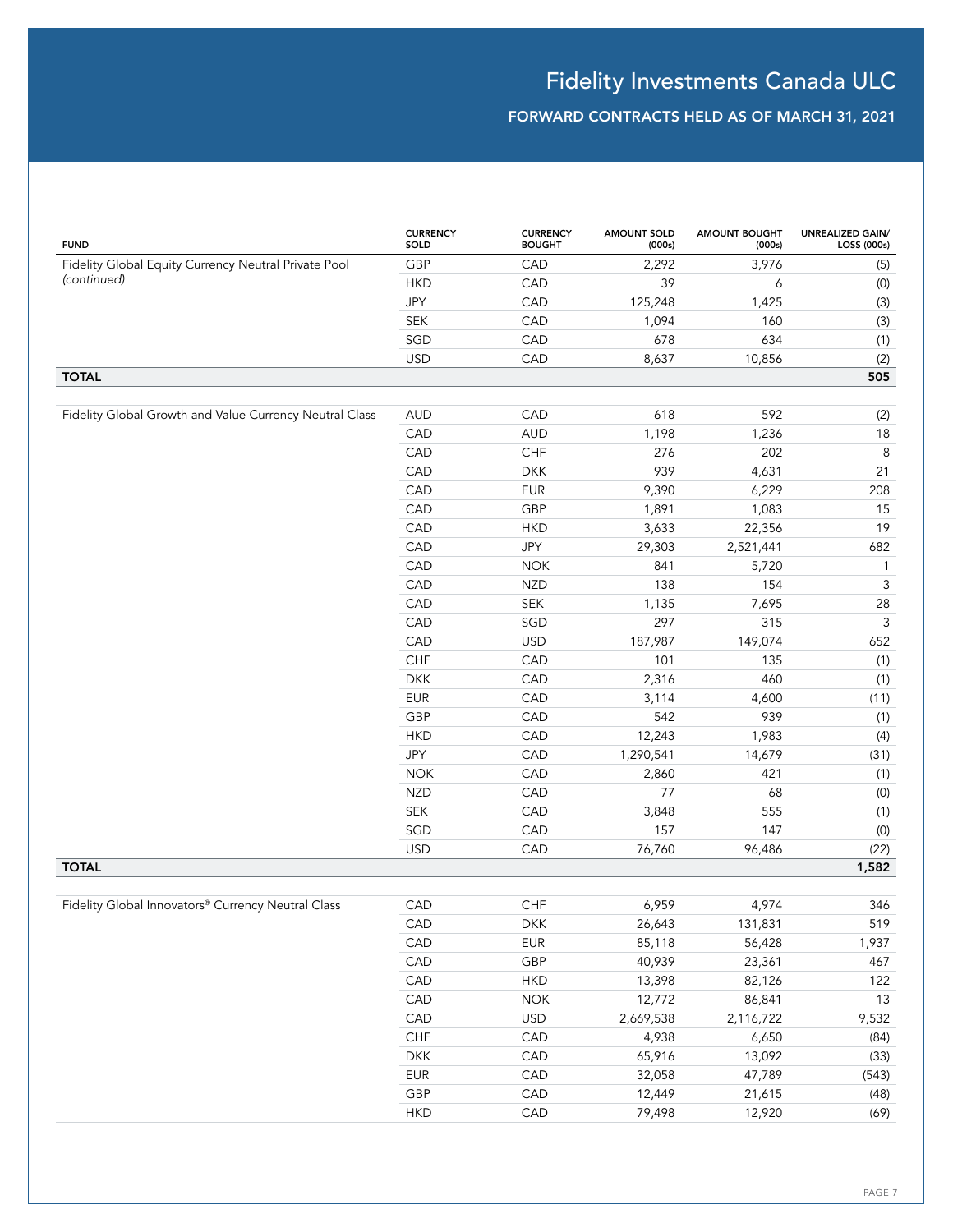| <b>FUND</b>                                            | <b>CURRENCY</b><br>SOLD | <b>CURRENCY</b><br><b>BOUGHT</b> | <b>AMOUNT SOLD</b><br>(000s) | <b>AMOUNT BOUGHT</b><br>(000s) | UNREALIZED GAIN/<br>LOSS (000s) |
|--------------------------------------------------------|-------------------------|----------------------------------|------------------------------|--------------------------------|---------------------------------|
| Fidelity Global Innovators® Currency Neutral Class     | <b>NOK</b>              | CAD                              | 43,420                       | 6,393                          | (13)                            |
| (continued)                                            | <b>USD</b>              | CAD                              | 1,177,063                    | 1,480,529                      | (1, 317)                        |
| <b>TOTAL</b>                                           |                         |                                  |                              |                                | 10,828                          |
|                                                        |                         |                                  |                              |                                |                                 |
| Fidelity Global Intrinsic Value Currency Neutral Class | <b>AUD</b>              | CAD                              | 2,092                        | 2,003                          | (6)                             |
|                                                        | CAD                     | <b>AUD</b>                       | 4,055                        | 4,184                          | 61                              |
|                                                        | CAD                     | CHF                              | 111                          | 81                             | $\mathsf 3$                     |
|                                                        | CAD                     | <b>DKK</b>                       | 1,054                        | 5,198                          | 24                              |
|                                                        | CAD                     | <b>EUR</b>                       | 28,012                       | 18,591                         | 606                             |
|                                                        | CAD                     | GBP                              | 4,341                        | 2,482                          | 41                              |
|                                                        | CAD                     | <b>HKD</b>                       | 8,185                        | 50,417                         | 35                              |
|                                                        | CAD                     | JPY                              | 94,622                       | 8,145,861                      | 2,156                           |
|                                                        | CAD                     | <b>NOK</b>                       | 2,727                        | 18,540                         | 3                               |
|                                                        | CAD                     | <b>NZD</b>                       | 688                          | 764                            | 17                              |
|                                                        | CAD                     | SEK                              | 2,931                        | 19,872                         | 71                              |
|                                                        | CAD                     | SGD                              | 728                          | 772                            | $\overline{7}$                  |
|                                                        | CAD                     | <b>USD</b>                       | 232,134                      | 184,102                        | 781                             |
|                                                        | <b>CHF</b>              | CAD                              | 41                           | 54                             | (0)                             |
|                                                        | <b>DKK</b>              | CAD                              | 2,599                        | 516                            | (1)                             |
|                                                        | <b>EUR</b>              | CAD                              | 9,295                        | 13,731                         | (32)                            |
|                                                        | GBP                     | CAD                              | 1,241                        | 2,152                          | (2)                             |
|                                                        | <b>HKD</b>              | CAD                              | 25,208                       | 4,075                          | (0)                             |
|                                                        | JPY                     | CAD                              | 4,072,930                    | 46,327                         | (100)                           |
|                                                        | <b>NOK</b>              | CAD                              | 9,270                        | 1,365                          | (3)                             |
|                                                        | <b>NZD</b>              | CAD                              | 382                          | 336                            | (1)                             |
|                                                        | SEK                     | CAD                              | 9,936                        | 1,433                          | (3)                             |
|                                                        | SGD                     | CAD                              | 386                          | 361                            | (0)                             |
|                                                        | <b>USD</b>              | CAD                              | 91,914                       | 115,530                        | (21)                            |
| <b>TOTAL</b>                                           |                         |                                  |                              |                                | 3,635                           |
|                                                        |                         |                                  |                              |                                |                                 |
| Fidelity Global Large Cap Currency Neutral Class       | <b>AUD</b>              | CAD                              | 38                           | 37                             | (0)                             |
|                                                        | CAD                     | <b>AUD</b>                       | 74                           | 77                             | $\mathbf{1}$                    |
|                                                        | CAD                     | CHF                              | 333                          | 244                            | $\,8\,$                         |
|                                                        | CAD                     | <b>DKK</b>                       | 265                          | 1,307                          | 6                               |
|                                                        | CAD                     | <b>EUR</b>                       | 2,678                        | 1,777                          | 58                              |
|                                                        | CAD                     | GBP                              | 474                          | 271                            | $\mathsf S$                     |
|                                                        | CAD                     | <b>HKD</b>                       | 765                          | 4,712                          | $\overline{4}$                  |
|                                                        | CAD                     | JPY                              | 733                          | 63,015                         | 18                              |
|                                                        | CAD                     | SEK                              | $\mathbf{1}$                 | 5                              | $\mathsf{O}\xspace$             |
|                                                        | CAD                     | <b>USD</b>                       | 13,164                       | 10,439                         | $47\,$                          |
|                                                        | CHF                     | CAD                              | 122                          | 163                            | (1)                             |
|                                                        | <b>DKK</b>              | CAD                              | 665                          | 133                            | (1)                             |
|                                                        | EUR                     | CAD                              | 889                          | 1,313                          | $\left( 3\right)$               |
|                                                        | GBP                     | CAD                              | 166                          | 287                            | $\left( 0\right)$               |
|                                                        | <b>HKD</b>              | CAD                              | 2,414                        | 390                            | $\left( 0\right)$               |
|                                                        | JPY                     | CAD                              | 31,507                       | 358                            | (1)                             |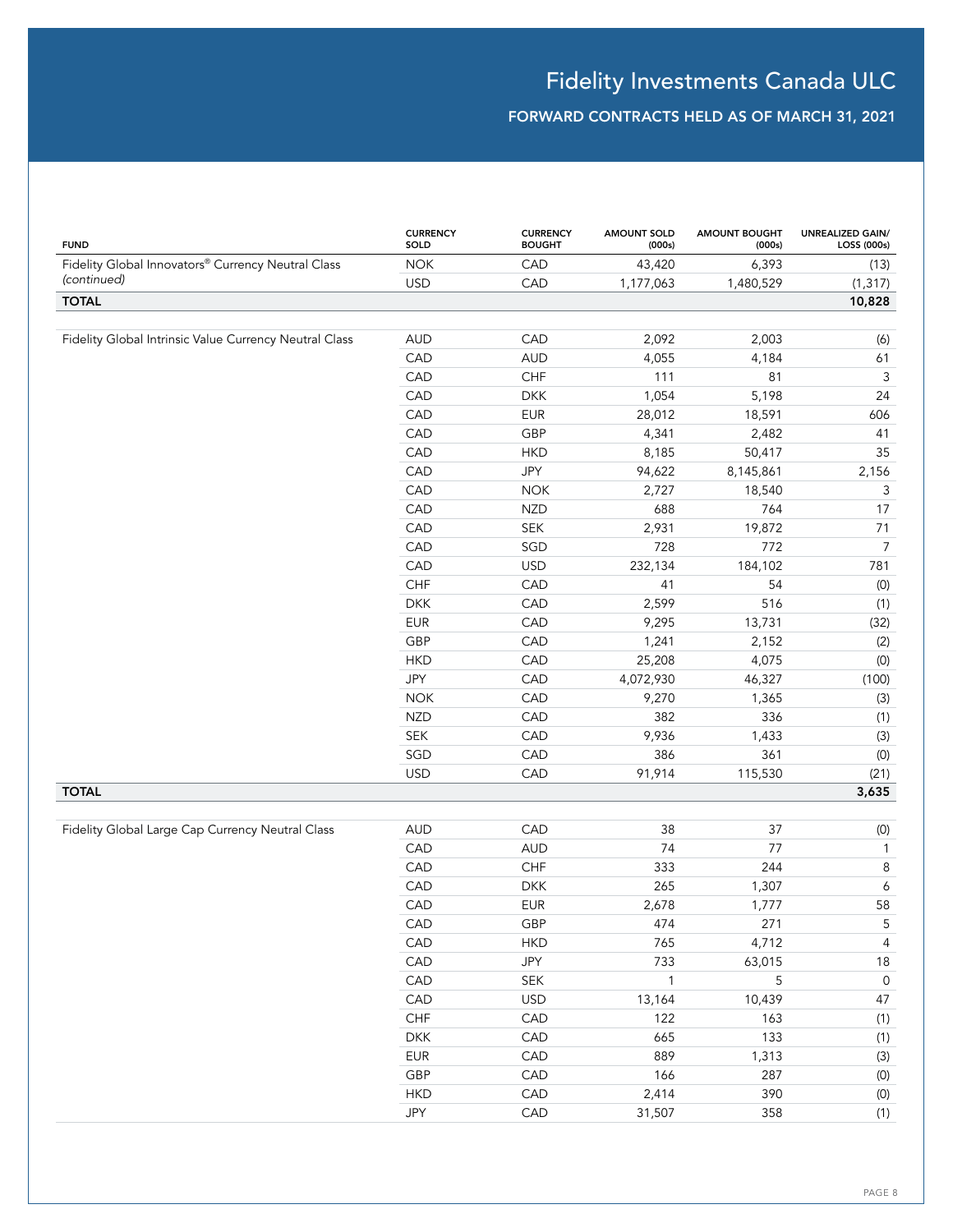| <b>FUND</b>                                          | <b>CURRENCY</b><br>SOLD | <b>CURRENCY</b><br><b>BOUGHT</b> | <b>AMOUNT SOLD</b><br>(000s) | <b>AMOUNT BOUGHT</b><br>(000s) | <b>UNREALIZED GAIN/</b><br>LOSS (000s) |
|------------------------------------------------------|-------------------------|----------------------------------|------------------------------|--------------------------------|----------------------------------------|
| Fidelity Global Large Cap Currency Neutral Class     | <b>SEK</b>              | CAD                              | 3                            | $\mathbf 0$                    | (0)                                    |
| (continued)                                          | <b>USD</b>              | CAD                              | 5,355                        | 6,733                          | (3)                                    |
| <b>TOTAL</b>                                         |                         |                                  |                              |                                | 138                                    |
|                                                      |                         |                                  |                              |                                |                                        |
| Fidelity Global Monthly Income Currency Neutral Fund | <b>AUD</b>              | CAD                              | 1,302                        | 1,247                          | (4)                                    |
|                                                      | CAD                     | <b>AUD</b>                       | 2,523                        | 2,605                          | 37                                     |
|                                                      | CAD                     | CHF                              | 4,883                        | 3,569                          | 135                                    |
|                                                      | CAD                     | <b>DKK</b>                       | 653                          | 3,222                          | 15                                     |
|                                                      | CAD                     | <b>EUR</b>                       | 43,412                       | 28,805                         | 948                                    |
|                                                      | CAD                     | GBP                              | 20,104                       | 11,479                         | 216                                    |
|                                                      | CAD                     | <b>HKD</b>                       | 4,136                        | 25,474                         | $18$                                   |
|                                                      | CAD                     | ILS                              | 117                          | 308                            | $\mathbf{1}$                           |
|                                                      | CAD                     | JPY                              | 21,582                       | 1,856,854                      | 504                                    |
|                                                      | CAD                     | <b>NOK</b>                       | 204                          | 1,384                          | $\mathsf O$                            |
|                                                      | CAD                     | <b>NZD</b>                       | 544                          | 604                            | 14                                     |
|                                                      | CAD                     | <b>SEK</b>                       | 1,630                        | 11,122                         | $30\,$                                 |
|                                                      | CAD                     | SGD                              | 980                          | 1,039                          | $10$                                   |
|                                                      | CAD                     | <b>USD</b>                       | 219,708                      | 174,179                        | 824                                    |
|                                                      | <b>CHF</b>              | CAD                              | 1,785                        | 2,383                          | (10)                                   |
|                                                      | <b>DKK</b>              | CAD                              | 1,611                        | 320                            | (1)                                    |
|                                                      | <b>EUR</b>              | CAD                              | 14,540                       | 21,495                         | (66)                                   |
|                                                      | GBP                     | CAD                              | 5,854                        | 10,159                         | (17)                                   |
|                                                      | <b>HKD</b>              | CAD                              | 11,834                       | 1,913                          | (0)                                    |
|                                                      | <b>ILS</b>              | CAD                              | 154                          | 58                             | (0)                                    |
|                                                      | JPY                     | CAD                              | 916,200                      | 10,421                         | (23)                                   |
|                                                      | <b>NOK</b>              | CAD                              | 692                          | 102                            | (0)                                    |
|                                                      | <b>NZD</b>              | CAD                              | 302                          | 266                            | (1)                                    |
|                                                      | <b>SEK</b>              | CAD                              | 4,060                        | 585                            | (1)                                    |
|                                                      | SGD                     | CAD                              | 519                          | 486                            | (1)                                    |
|                                                      | <b>USD</b>              | CAD                              | 90,148                       | 113,315                        | (26)                                   |
| <b>TOTAL</b>                                         |                         |                                  |                              |                                | 2,603                                  |
|                                                      |                         |                                  |                              |                                |                                        |
| Fidelity High Income Commercial Real Estate          | CAD                     | <b>USD</b>                       | 19,536                       | 15,488                         | 72                                     |
| Currency Neutral Multi-Asset Base Fund               | <b>USD</b>              | CAD                              | 7,714                        | 9,696                          | (1)                                    |
| <b>TOTAL</b>                                         |                         |                                  |                              |                                | 71                                     |
|                                                      |                         |                                  |                              |                                |                                        |
| Fidelity Insights Currency Neutral Class             | <b>AUD</b>              | CAD                              | 320                          | 306                            | (1)                                    |
|                                                      | CAD                     | <b>AUD</b>                       | 620                          | 640                            | $\,9$                                  |
|                                                      | CAD                     | ${\sf CHF}$                      | 741                          | 542                            | 21                                     |
|                                                      | CAD                     | <b>DKK</b>                       | 7,765                        | 38,305                         | 175                                    |
|                                                      | CAD                     | <b>EUR</b>                       | 8,808                        | 5,841                          | 197                                    |
|                                                      | CAD                     | GBP                              | 7,338                        | 4,215                          | 37                                     |
|                                                      | CAD                     | <b>HKD</b>                       | 10,572                       | 65,047                         | 57                                     |
|                                                      | CAD                     | JPY                              | 12,233                       | 1,051,683                      | 295                                    |
|                                                      | CAD                     | <b>USD</b>                       | 1,494,202                    | 1,184,678                      | 5,465                                  |
|                                                      | CHF                     | CAD                              | 271                          | 362                            | (2)                                    |
|                                                      | <b>DKK</b>              | CAD                              | 19,152                       | 3,804                          | (10)                                   |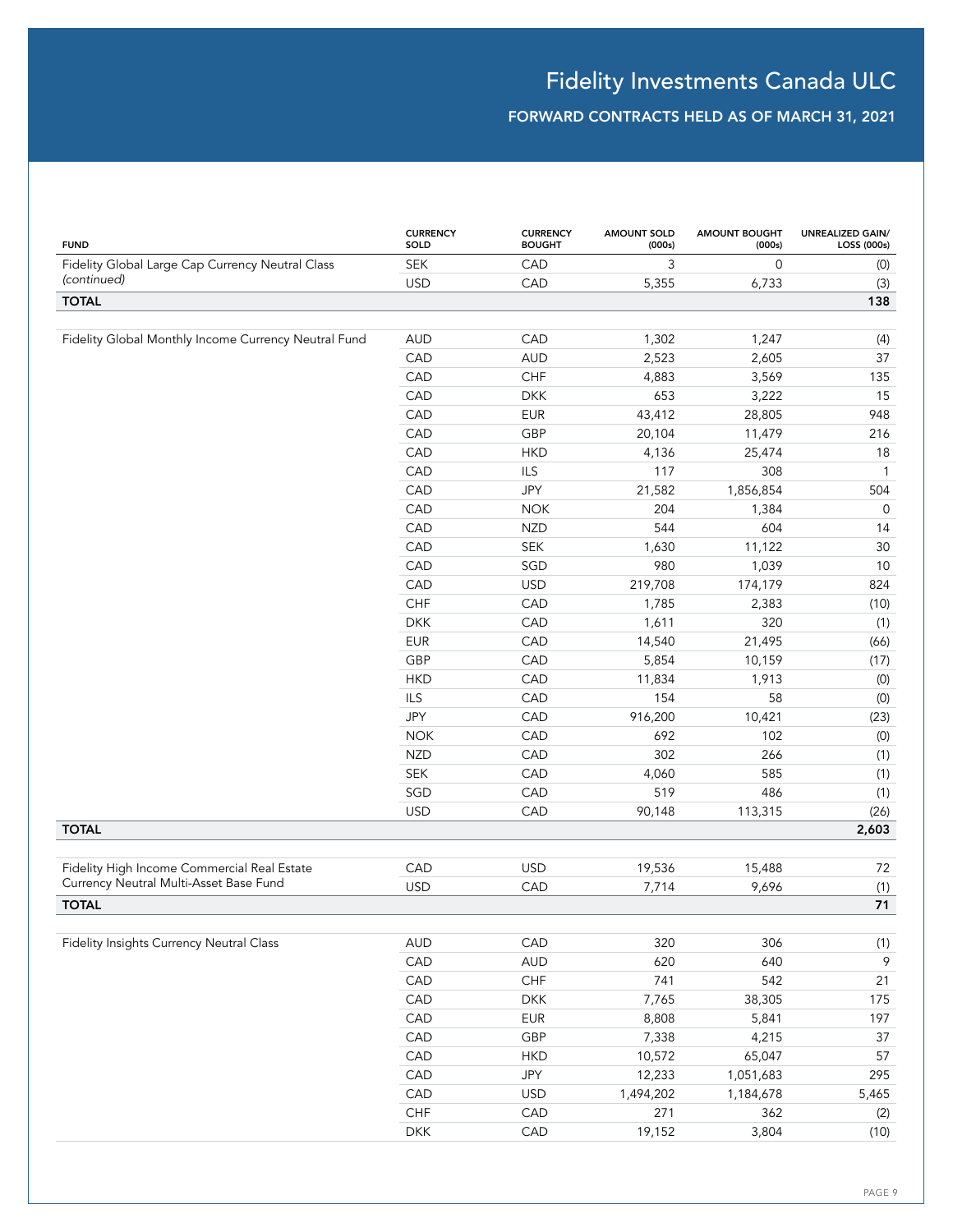| <b>FUND</b>                                              | <b>CURRENCY</b><br>SOLD | <b>CURRENCY</b><br><b>BOUGHT</b> | <b>AMOUNT SOLD</b><br>(000s) | <b>AMOUNT BOUGHT</b><br>(000s) | UNREALIZED GAIN/<br>LOSS (000s) |
|----------------------------------------------------------|-------------------------|----------------------------------|------------------------------|--------------------------------|---------------------------------|
| Fidelity Insights Currency Neutral Class (continued)     | <b>EUR</b>              | CAD                              | 2,921                        | 4,314                          | (10)                            |
|                                                          | GBP                     | CAD                              | 2,107                        | 3,654                          | (3)                             |
|                                                          | <b>HKD</b>              | CAD                              | 36,525                       | 5,915                          | (11)                            |
|                                                          | <b>JPY</b>              | CAD                              | 525,842                      | 5,981                          | (13)                            |
|                                                          | <b>USD</b>              | CAD                              | 614,245                      | 772,345                        | (425)                           |
| <b>TOTAL</b>                                             |                         |                                  |                              |                                | 5,781                           |
|                                                          |                         |                                  |                              |                                |                                 |
| Fidelity Insights Currency Neutral Multi-Asset Base Fund | <b>AUD</b>              | CAD                              | 9                            | 9                              | (0)                             |
|                                                          | CAD                     | <b>AUD</b>                       | 17                           | 18                             | $\mathsf{O}$                    |
|                                                          | CAD                     | <b>DKK</b>                       | 110                          | 541                            | $\mathbf{2}$                    |
|                                                          | CAD                     | <b>EUR</b>                       | 151                          | 100                            | 3                               |
|                                                          | CAD                     | GBP                              | 120                          | 69                             | $\mathbf{1}$                    |
|                                                          | CAD                     | <b>HKD</b>                       | 154                          | 950                            | $\mathbf{1}$                    |
|                                                          | CAD                     | JPY                              | 204                          | 17,547                         | 5                               |
|                                                          | CAD                     | <b>USD</b>                       | 24,740                       | 19,615                         | 90                              |
|                                                          | <b>DKK</b>              | CAD                              | 271                          | 54                             | (0)                             |
|                                                          | <b>EUR</b>              | CAD                              | 50                           | 74                             | (0)                             |
|                                                          | GBP                     | CAD                              | 34                           | 60                             | (0)                             |
|                                                          | <b>HKD</b>              | CAD                              | 543                          | 88                             | (0)                             |
|                                                          | <b>JPY</b>              | CAD                              | 8,774                        | 100                            | (0)                             |
|                                                          | <b>USD</b>              | CAD                              | 10,196                       | 12,821                         | (7)                             |
| <b>TOTAL</b>                                             |                         |                                  |                              |                                | 95                              |
|                                                          |                         |                                  |                              |                                |                                 |
| Fidelity Insights Systematic Currency Hedged Fund        | CAD                     | <b>USD</b>                       | 154,827                      | 122,697                        | 638                             |
|                                                          | <b>USD</b>              | CAD                              | 65,909                       | 82,894                         | (67)                            |
| <b>TOTAL</b>                                             |                         |                                  |                              |                                | 571                             |
|                                                          |                         |                                  |                              |                                |                                 |
| Fidelity International Concentrated Equity               | <b>AUD</b>              | CAD                              | 131                          | 126                            | (0)                             |
| Currency Neutral Fund                                    | CAD                     | <b>AUD</b>                       | 254                          | 263                            | 4                               |
|                                                          | CAD                     | CHF                              | 842                          | 616                            | 22                              |
|                                                          | CAD                     | <b>DKK</b>                       | 749                          | 3,697                          | 16                              |
|                                                          | CAD                     | <b>EUR</b>                       | 3,040                        | 2,018                          | 66                              |
|                                                          | CAD                     | GBP                              | 2,159                        | 1,232                          | 24                              |
|                                                          | CAD                     | <b>HKD</b>                       | 190                          | 1,167                          | $\mathbf{1}$                    |
|                                                          | CAD                     | <b>JPY</b>                       | 777                          | 66,854                         | 18                              |
|                                                          | CAD                     | SEK                              | 211                          | 1,431                          | 5                               |
|                                                          | CAD                     | SGD                              | 303                          | 321                            | 3                               |
|                                                          | CAD                     | <b>USD</b>                       | 831                          | 659                            | $\mathfrak{Z}$                  |
|                                                          | ${\sf CHF}$             | CAD                              | 301                          | 402                            | (2)                             |
|                                                          | <b>DKK</b>              | CAD                              | 1,888                        | 375                            | (1)                             |
|                                                          | EUR                     | CAD                              | 996                          | 1,471                          | (3)                             |
|                                                          | GBP                     | CAD                              | 627                          | 1,088                          | (1)                             |
|                                                          | <b>HKD</b>              | CAD                              | 608                          | 98                             | (0)                             |
|                                                          | JPY                     | CAD                              | 33,427                       | 380                            | (1)                             |
|                                                          | SEK                     | CAD                              | 999                          | 144                            | (1)                             |
|                                                          | SGD                     | CAD                              | 161                          | 150                            | (0)                             |
|                                                          | <b>USD</b>              | CAD                              | 363                          | 457                            | (1)                             |
| <b>TOTAL</b>                                             |                         |                                  |                              |                                | 153                             |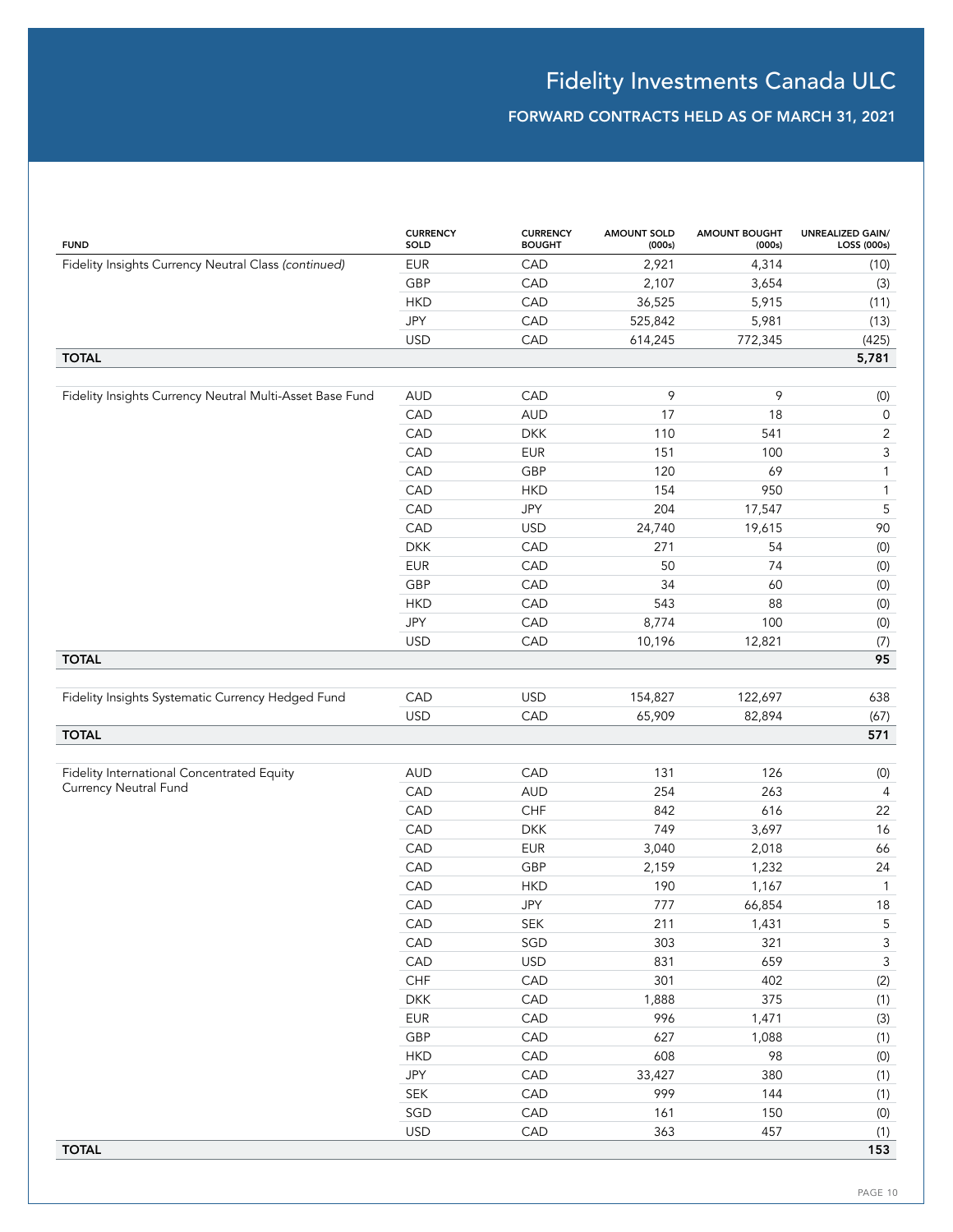| <b>FUND</b>                                                    | <b>CURRENCY</b><br>SOLD | <b>CURRENCY</b><br><b>BOUGHT</b> | <b>AMOUNT SOLD</b><br>(000s) | <b>AMOUNT BOUGHT</b><br>(000s) | <b>UNREALIZED GAIN/</b><br>LOSS (000s) |
|----------------------------------------------------------------|-------------------------|----------------------------------|------------------------------|--------------------------------|----------------------------------------|
| Fidelity International Disciplined Equity®                     | <b>AUD</b>              | CAD                              | 14                           | 14                             | (0)                                    |
| <b>Currency Neutral Class</b>                                  | CAD                     | <b>AUD</b>                       | 27                           | 28                             | $\mathsf{O}$                           |
|                                                                | CAD                     | CHF                              | 89                           | 65                             | $\overline{2}$                         |
|                                                                | CAD                     | <b>DKK</b>                       | 57                           | 279                            | $\mathbf{1}$                           |
|                                                                | CAD                     | <b>EUR</b>                       | 927                          | 615                            | $20\,$                                 |
|                                                                | CAD                     | GBP                              | 193                          | 110                            | $\overline{2}$                         |
|                                                                | CAD                     | <b>HKD</b>                       | 264                          | 1,627                          | $\mathbf{1}$                           |
|                                                                | CAD                     | JPY                              | 315                          | 27,083                         | $\overline{7}$                         |
|                                                                | CAD                     | <b>SEK</b>                       | 132                          | 895                            | $\ensuremath{\mathsf{3}}$              |
|                                                                | CAD                     | <b>USD</b>                       | 374                          | 297                            | $\mathbf{1}$                           |
|                                                                | CHF                     | CAD                              | 32                           | 43                             | (0)                                    |
|                                                                | <b>DKK</b>              | CAD                              | 144                          | 29                             | (0)                                    |
|                                                                | <b>EUR</b>              | CAD                              | 314                          | 465                            | (1)                                    |
|                                                                | GBP                     | CAD                              | 63                           | 109                            | (0)                                    |
|                                                                | <b>HKD</b>              | CAD                              | 860                          | 139                            | (0)                                    |
|                                                                | JPY                     | CAD                              | 13,093                       | 149                            | (1)                                    |
|                                                                | <b>SEK</b>              | CAD                              | 458                          | 66                             | (0)                                    |
|                                                                | <b>USD</b>              | CAD                              | 183                          | 231                            | (0)                                    |
| <b>TOTAL</b>                                                   |                         |                                  |                              |                                | 36                                     |
| Fidelity International Equity Currency Neutral                 | <b>AUD</b>              | CAD                              | 1,497                        | 1,435                          | (6)                                    |
| <b>Investment Trust</b>                                        | CAD                     | <b>AUD</b>                       | 2,789                        | 2,878                          | 42                                     |
|                                                                | CAD                     | CHF                              | 9,996                        | 7,321                          | 259                                    |
|                                                                | CAD                     | <b>DKK</b>                       | 8,335                        | 41,147                         | 181                                    |
|                                                                | CAD                     | <b>EUR</b>                       | 32,459                       | 21,573                         | 657                                    |
|                                                                | CAD                     | GBP                              | 24,101                       | 13,756                         | 268                                    |
|                                                                | CAD                     | <b>HKD</b>                       | 1,446                        | 8,897                          | $\overline{7}$                         |
|                                                                | CAD                     | JPY                              | 9,176                        | 789,186                        | 217                                    |
|                                                                | CAD                     | <b>SEK</b>                       | 2,045                        | 13,818                         | 56                                     |
|                                                                | CAD                     | SGD                              | 3,610                        | 3,828                          | 34                                     |
|                                                                | CAD                     | <b>USD</b>                       | 8,886                        | 7,044                          | 33                                     |
|                                                                | CHF                     | CAD                              | 3,570                        | 4,768                          | (21)                                   |
|                                                                | <b>DKK</b>              | CAD                              | 21,170                       | 4,211                          | (17)                                   |
|                                                                | <b>EUR</b>              | CAD                              | 10,661                       | 15,749                         | (37)                                   |
|                                                                | GBP                     | CAD                              | 6,848                        | 11,874                         | (11)                                   |
|                                                                | <b>HKD</b>              | CAD                              | 4,725                        | 764                            | (1)                                    |
|                                                                | JPY                     | CAD                              | 394,593                      | 4,488                          | (10)                                   |
|                                                                | <b>SEK</b>              | CAD                              | 9,235                        | 1,338                          | (9)                                    |
|                                                                | SGD                     | CAD                              | 1,997                        | 1,871                          | (5)                                    |
|                                                                | <b>USD</b>              | CAD                              | 4,237                        | 5,318                          | $\overline{7}$                         |
| <b>TOTAL</b>                                                   |                         |                                  |                              |                                | 1,647                                  |
|                                                                |                         |                                  |                              |                                |                                        |
| Fidelity International Equity Currency Neutral<br>Private Pool | <b>AUD</b>              | CAD                              | 141                          | 135                            | (1)                                    |
|                                                                | CAD                     | <b>AUD</b>                       | 261                          | 269                            | $\overline{4}$                         |
|                                                                | CAD                     | ${\sf CHF}$                      | 925                          | 677                            | 24                                     |
|                                                                | CAD                     | <b>DKK</b>                       | 756                          | 3,732                          | 16                                     |
|                                                                | CAD                     | <b>EUR</b>                       | 3,016                        | 2,004                          | 63                                     |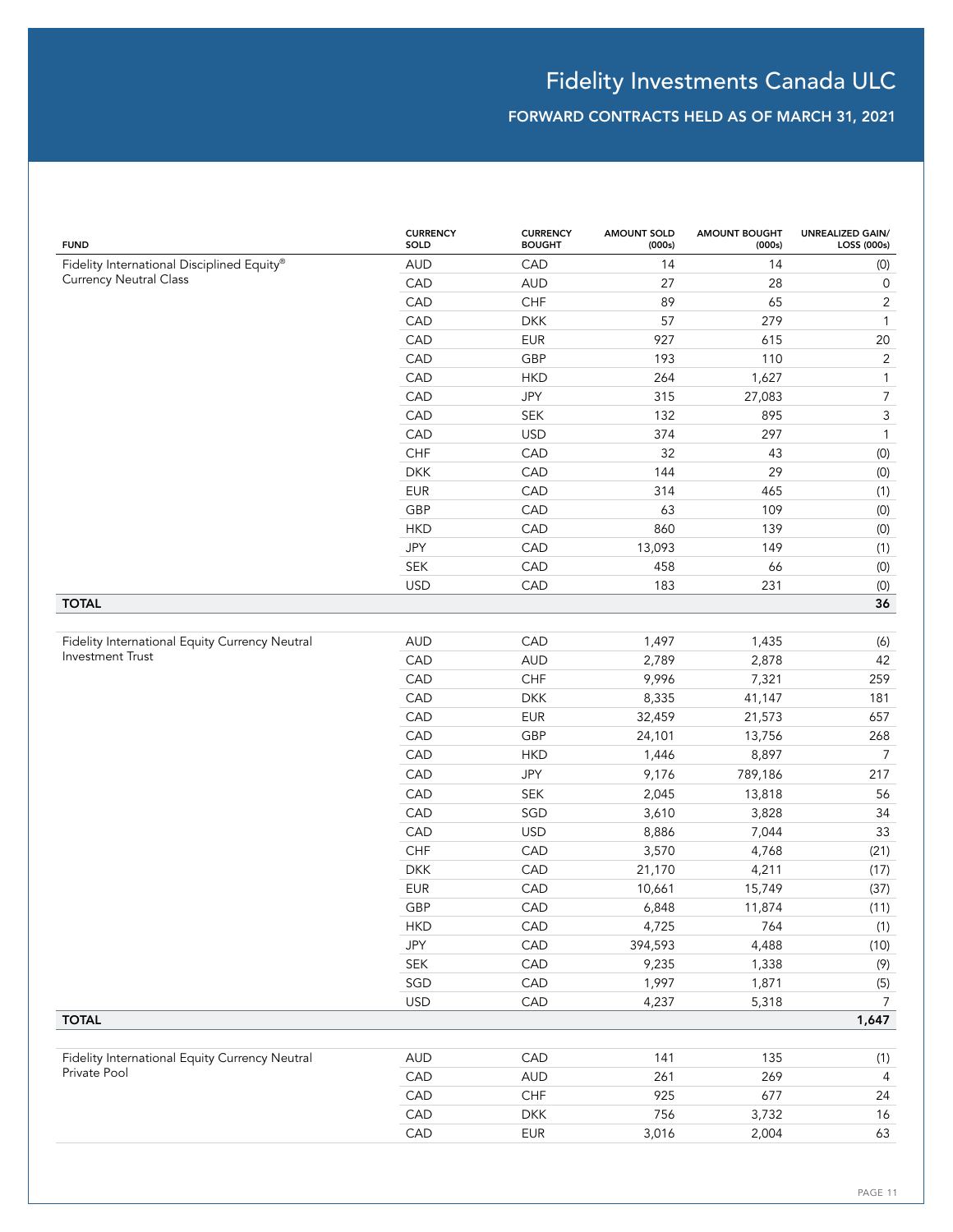| <b>FUND</b>                                    | <b>CURRENCY</b><br>SOLD | <b>CURRENCY</b><br><b>BOUGHT</b> | <b>AMOUNT SOLD</b><br>(000s) | <b>AMOUNT BOUGHT</b><br>(000s) | <b>UNREALIZED GAIN/</b><br>LOSS (000s) |
|------------------------------------------------|-------------------------|----------------------------------|------------------------------|--------------------------------|----------------------------------------|
| Fidelity International Equity Currency Neutral | CAD                     | GBP                              | 2,251                        | 1,285                          | 25                                     |
| Private Pool (continued)                       | CAD                     | <b>HKD</b>                       | 135                          | 832                            | $\overline{1}$                         |
|                                                | CAD                     | <b>JPY</b>                       | 846                          | 72,755                         | 20                                     |
|                                                | CAD                     | <b>SEK</b>                       | 182                          | 1,228                          | 5                                      |
|                                                | CAD                     | SGD                              | 324                          | 343                            | $\mathsf 3$                            |
|                                                | CAD                     | <b>USD</b>                       | 867                          | 687                            | $\mathsf{3}$                           |
|                                                | CHF                     | CAD                              | 333                          | 445                            | (2)                                    |
|                                                | <b>DKK</b>              | CAD                              | 1,876                        | 373                            | (1)                                    |
|                                                | <b>EUR</b>              | CAD                              | 1,002                        | 1,482                          | (5)                                    |
|                                                | GBP                     | CAD                              | 654                          | 1,134                          | (2)                                    |
|                                                | <b>HKD</b>              | CAD                              | 416                          | 67                             | $(0)$                                  |
|                                                | JPY                     | CAD                              | 36,107                       | 411                            | (1)                                    |
|                                                | <b>SEK</b>              | CAD                              | 770                          | 112                            | (1)                                    |
|                                                | SGD                     | CAD                              | 180                          | 169                            | (0)                                    |
|                                                | <b>USD</b>              | CAD                              | 429                          | 540                            | $\left( 0\right)$                      |
| <b>TOTAL</b>                                   |                         |                                  |                              |                                | 152                                    |
|                                                |                         |                                  |                              |                                |                                        |
| Fidelity International Growth Currency Neutral | <b>AUD</b>              | CAD                              | 262                          | 251                            | (1)                                    |
| Multi-Asset Base Fund                          | CAD                     | <b>AUD</b>                       | 508                          | 524                            | $\overline{7}$                         |
|                                                | CAD                     | CHF                              | 2,817                        | 2,060                          | 76                                     |
|                                                | CAD                     | <b>DKK</b>                       | 236                          | 1,166                          | 5                                      |
|                                                | CAD                     | <b>EUR</b>                       | 6,693                        | 4,443                          | 144                                    |
|                                                | CAD                     | GBP                              | 1,420                        | 811                            | 16                                     |
|                                                | CAD                     | <b>HKD</b>                       | 1,812                        | 11,155                         | $\mathcal{P}$                          |
|                                                | CAD                     | JPY                              | 3,935                        | 338,429                        | 93                                     |
|                                                | CAD                     | <b>NOK</b>                       | 247                          | 1,681                          | $\mathsf{O}$                           |
|                                                | CAD                     | <b>NZD</b>                       | 56                           | 63                             | $\mathbf{1}$                           |
|                                                | CAD                     | <b>SEK</b>                       | 1,452                        | 9,857                          | 34                                     |
|                                                | CAD                     | <b>USD</b>                       | 5,984                        | 4,745                          | 21                                     |
|                                                | <b>CHF</b>              | CAD                              | 1,030                        | 1,376                          | (6)                                    |
|                                                | <b>DKK</b>              | CAD                              | 583                          | 116                            | $(0)$                                  |
|                                                | <b>EUR</b>              | CAD                              | 2,267                        | 3,351                          | (11)                                   |
|                                                | GBP                     | CAD                              | 414                          | 719                            | (1)                                    |
|                                                | <b>HKD</b>              | CAD                              | 5,916                        | 957                            | $\left( 0\right)$                      |
|                                                | <b>JPY</b>              | CAD                              | 173,716                      | 1,979                          | (7)                                    |
|                                                | <b>NOK</b>              | CAD                              | 841                          | 124                            | (0)                                    |
|                                                | <b>NZD</b>              | CAD                              | 31                           | 28                             | (0)                                    |
|                                                | SEK                     | CAD                              | 4,928                        | 711                            | (1)                                    |
|                                                | <b>USD</b>              | CAD                              | 2,429                        | 3,053                          | (1)                                    |
| <b>TOTAL</b>                                   |                         |                                  |                              |                                | 378                                    |
|                                                |                         |                                  |                              |                                |                                        |
| Fidelity Investment Grade Total Bond           | CAD                     | <b>EUR</b>                       | 93                           | 62                             | $\overline{2}$                         |
| Currency Neutral Fund                          | CAD                     | <b>USD</b>                       | 569,616                      | 451,545                        | 2,178                                  |
|                                                | <b>EUR</b>              | CAD                              | 31                           | 46                             | (0)                                    |
|                                                | <b>USD</b>              | CAD                              | 233,857                      | 294,056                        | (169)                                  |
| <b>TOTAL</b>                                   |                         |                                  |                              |                                | 2,012                                  |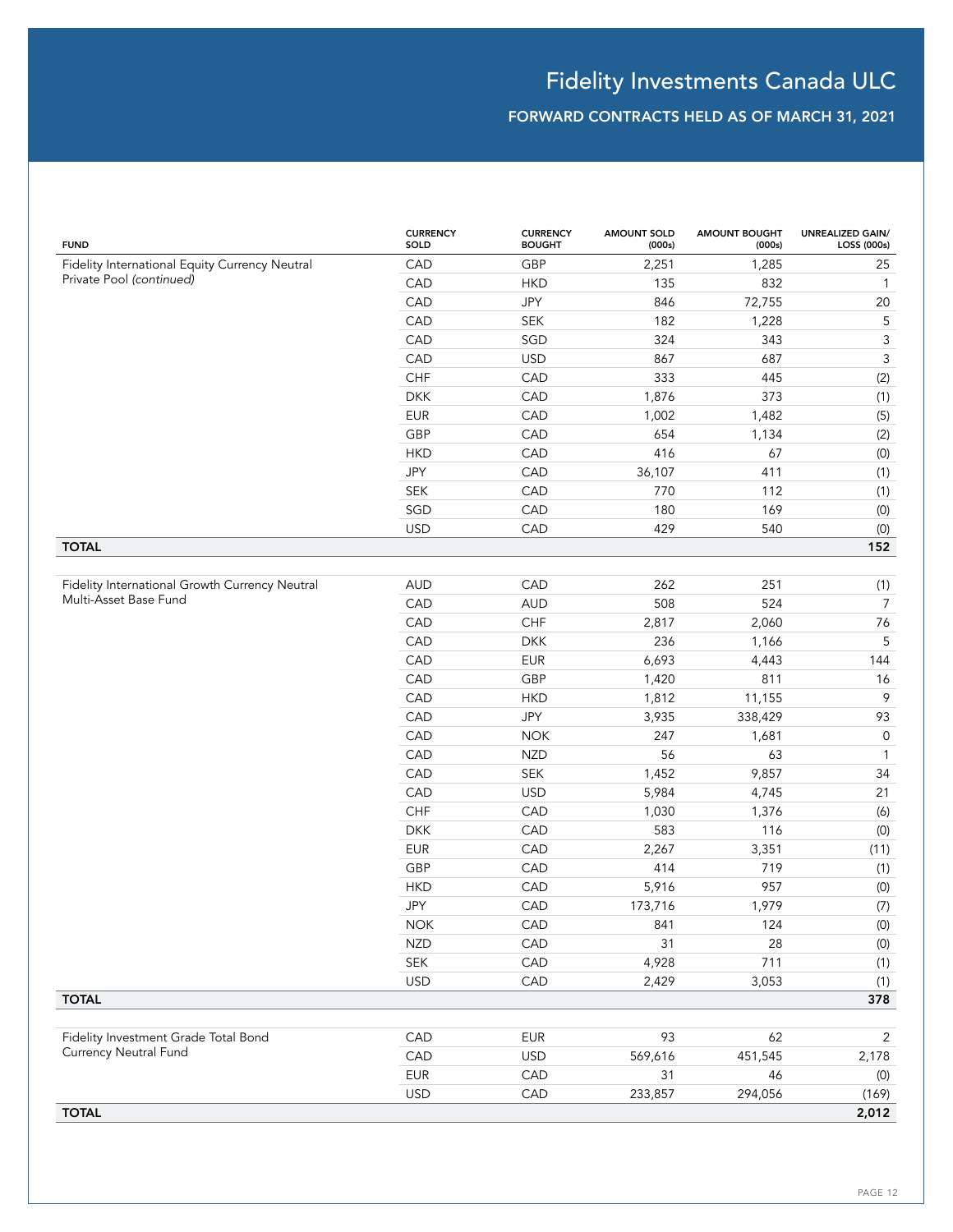| <b>FUND</b>                                        | <b>CURRENCY</b><br>SOLD | <b>CURRENCY</b><br><b>BOUGHT</b> | <b>AMOUNT SOLD</b><br>(000s) | <b>AMOUNT BOUGHT</b><br>(000s) | <b>UNREALIZED GAIN/</b><br>LOSS (000s) |
|----------------------------------------------------|-------------------------|----------------------------------|------------------------------|--------------------------------|----------------------------------------|
| Fidelity Long-Term Leaders Currency Neutral Fund   | <b>AUD</b>              | CAD                              | 84                           | 81                             | (0)                                    |
|                                                    | CAD                     | <b>AUD</b>                       | 151                          | 156                            | $\sqrt{2}$                             |
|                                                    | CAD                     | CHF                              | 246                          | 180                            | $\boldsymbol{7}$                       |
|                                                    | CAD                     | <b>DKK</b>                       | 97                           | 480                            | $\overline{2}$                         |
|                                                    | CAD                     | <b>EUR</b>                       | 1,148                        | 761                            | 25                                     |
|                                                    | CAD                     | GBP                              | 542                          | 310                            | 6                                      |
|                                                    | CAD                     | <b>HKD</b>                       | 453                          | 2,788                          | $\sqrt{2}$                             |
|                                                    | CAD                     | ILS                              | $\overline{4}$               | 12                             | $\mathsf{O}\xspace$                    |
|                                                    | CAD                     | <b>JPY</b>                       | 911                          | 78,389                         | 21                                     |
|                                                    | CAD                     | <b>NOK</b>                       | 44                           | 301                            | $\mathsf{O}\xspace$                    |
|                                                    | CAD                     | <b>NZD</b>                       | 27                           | 30                             | $\mathbf{1}$                           |
|                                                    | CAD                     | <b>SEK</b>                       | 204                          | 1,382                          | $\sqrt{5}$                             |
|                                                    | CAD                     | <b>USD</b>                       | 8,899                        | 7,057                          | 31                                     |
|                                                    | CHF                     | CAD                              | 90                           | 120                            | (1)                                    |
|                                                    | <b>DKK</b>              | CAD                              | 240                          | 48                             | (0)                                    |
|                                                    | <b>EUR</b>              | CAD                              | 390                          | 577                            | (2)                                    |
|                                                    | GBP                     | CAD                              | 155                          | 268                            | (0)                                    |
|                                                    | <b>HKD</b>              | CAD                              | 1,517                        | 246                            | (0)                                    |
|                                                    | ILS                     | CAD                              | $\boldsymbol{6}$             | $\overline{c}$                 | (0)                                    |
|                                                    | JPY                     | CAD                              | 39,625                       | 451                            | (1)                                    |
|                                                    | <b>NOK</b>              | CAD                              | 151                          | 22                             | (0)                                    |
|                                                    | <b>NZD</b>              | CAD                              | 15                           | 13                             | (0)                                    |
|                                                    | SEK                     | CAD                              | 735                          | 106                            | (1)                                    |
|                                                    | <b>USD</b>              | CAD                              | 3,539                        | 4,448                          | (1)                                    |
| <b>TOTAL</b>                                       |                         |                                  |                              |                                | 97                                     |
|                                                    |                         |                                  |                              |                                |                                        |
| Fidelity Multi-Sector Bond Currency Neutral Fund   | CAD                     | <b>EUR</b>                       | 378                          | 251                            | 8                                      |
|                                                    | CAD                     | GBP                              | 148                          | 85                             | $\overline{2}$                         |
|                                                    | CAD                     | <b>USD</b>                       | 1,923,963                    | 1,525,265                      | 7,225                                  |
|                                                    | <b>EUR</b>              | CAD                              | 125                          | 185                            | (0)                                    |
|                                                    | GBP                     | CAD                              | 42                           | 73                             | (0)                                    |
|                                                    | <b>USD</b>              | CAD                              | 786,229                      | 988,330                        | (278)                                  |
| <b>TOTAL</b>                                       |                         |                                  |                              |                                | 6,957                                  |
|                                                    |                         |                                  |                              |                                |                                        |
| Fidelity NorthStar® Balanced Currency Neutral Fund | <b>AUD</b>              | CAD                              | 1,012                        | 969                            | (3)                                    |
|                                                    | CAD                     | AUD                              | 1,962                        | 2,025                          | 29                                     |
|                                                    | CAD                     | ${\sf CHF}$                      | 1,329                        | 972                            | 37                                     |
|                                                    | CAD                     | <b>DKK</b>                       | 1,260                        | 6,217                          | 28                                     |
|                                                    | CAD                     | EUR                              | 16,041                       | 10,636                         | 362                                    |
|                                                    | CAD                     | GBP                              | 15,783                       | 9,029                          | 140                                    |
|                                                    | CAD                     | <b>HKD</b>                       | 10,530                       | 64,820                         | 51                                     |
|                                                    | CAD                     | JPY                              | 37,289                       | 3,206,915                      | 887                                    |
|                                                    | CAD                     | <b>NOK</b>                       | 743                          | 5,053                          | $\mathbf{1}$                           |
|                                                    | CAD                     | SEK                              | 490                          | 3,320                          | $12$                                   |
|                                                    | CAD                     | <b>USD</b>                       | 308,849                      | 244,876                        | 1,124                                  |
|                                                    | ${\sf CHF}$             | CAD                              | 486                          | 649                            | (3)                                    |
|                                                    | ${\sf DKK}$             | CAD                              | 3,108                        | 617                            | (2)                                    |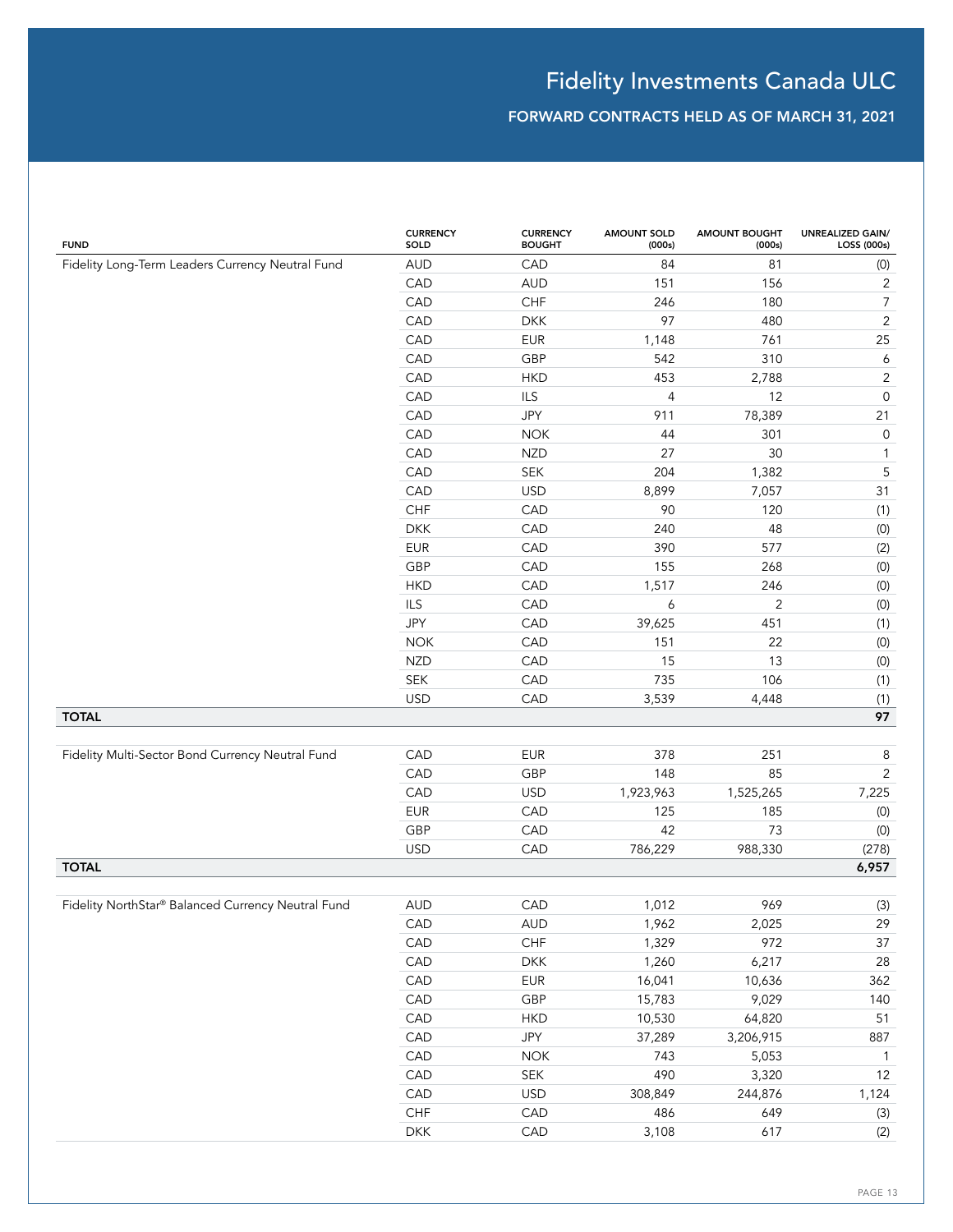| Fidelity NorthStar® Balanced Currency Neutral Fund<br><b>EUR</b><br>CAD<br>5,376<br>7,965<br>(42)<br>(continued)<br>GBP<br>CAD<br>4,514<br>7,828<br>(7)<br><b>HKD</b><br>CAD<br>32,410<br>5,240<br>(0)<br>JPY<br>CAD<br>(47)<br>1,618,948<br>18,422<br><b>NOK</b><br>CAD<br>372<br>(1)<br>2,527<br><b>SEK</b><br>239<br>CAD<br>1,660<br>(0)<br><b>USD</b><br>CAD<br>125,329<br>157,539<br>(39)<br><b>TOTAL</b><br>2,526<br>Fidelity NorthStar® Currency Neutral Class<br><b>AUD</b><br>CAD<br>1,813<br>1,736<br>(5)<br>CAD<br>51<br><b>AUD</b><br>3,513<br>3,626<br>CAD<br>47<br>CHF<br>1,685<br>1,232<br>CAD<br>35<br><b>DKK</b><br>1,581<br>7,801<br>CAD<br>592<br><b>EUR</b><br>27,509<br>18,259<br>CAD<br>GBP<br>28,236<br>246<br>16,156<br>CAD<br>87<br><b>HKD</b><br>17,954<br>110,522<br>CAD<br><b>JPY</b><br>66,277<br>5,700,769<br>1,566<br>CAD<br>$\overline{2}$<br><b>NOK</b><br>1,284<br>8,731<br>CAD<br><b>SEK</b><br>763<br>19<br>5,174<br>$\ensuremath{\mathsf{3}}$<br>CAD<br>724<br>SGD<br>772<br>CAD<br>618<br><b>USD</b><br>168,385<br>133,503<br>CHF<br>CAD<br>616<br>822<br>(4)<br><b>DKK</b><br>CAD<br>3,900<br>775<br>(2)<br>(31)<br><b>EUR</b><br>CAD<br>8,999<br>13,294<br>GBP<br>CAD<br>7,908<br>(13)<br>13,713<br><b>HKD</b><br>CAD<br>56,264<br>9,098<br>(2)<br>JPY<br>(105)<br>CAD<br>2,865,867<br>32,632<br><b>NOK</b><br>CAD<br>643<br>(1)<br>4,365<br>373<br><b>SEK</b><br>CAD<br>2,587<br>(1)<br>386<br>SGD<br>CAD<br>361<br>(0)<br><b>USD</b><br>CAD<br>71,529<br>89,942<br>(51)<br><b>TOTAL</b><br>3,050<br><b>USD</b><br>CAD<br>308,114<br>244,312<br>1,097<br>Fidelity Small Cap America Currency Neutral Class<br><b>USD</b><br>CAD<br>158,141<br>(62)<br>125,789<br><b>TOTAL</b><br>1,035<br>CAD<br><b>USD</b><br>70,641<br>Fidelity Small Cap America Systematic<br>56,012<br>253<br>Currency Hedged Fund<br>28,769<br><b>USD</b><br>CAD<br>36,167<br>(13)<br><b>TOTAL</b><br>240<br>Fidelity Strategic Income Currency Neutral Fund<br><b>AUD</b><br>CAD<br>118<br>113<br>(0)<br>CAD<br>228<br>236<br><b>AUD</b><br>3<br>CHF<br>$\overline{4}$<br>CAD<br>144<br>106<br>CAD<br><b>EUR</b><br>3,603<br>88<br>2,385<br>732<br>9<br>CAD<br>GBP<br>418 | <b>FUND</b> | <b>CURRENCY</b><br>SOLD | <b>CURRENCY</b><br><b>BOUGHT</b> | <b>AMOUNT SOLD</b><br>(000s) | <b>AMOUNT BOUGHT</b><br>(000s) | <b>UNREALIZED GAIN/</b><br>LOSS (000s) |
|-------------------------------------------------------------------------------------------------------------------------------------------------------------------------------------------------------------------------------------------------------------------------------------------------------------------------------------------------------------------------------------------------------------------------------------------------------------------------------------------------------------------------------------------------------------------------------------------------------------------------------------------------------------------------------------------------------------------------------------------------------------------------------------------------------------------------------------------------------------------------------------------------------------------------------------------------------------------------------------------------------------------------------------------------------------------------------------------------------------------------------------------------------------------------------------------------------------------------------------------------------------------------------------------------------------------------------------------------------------------------------------------------------------------------------------------------------------------------------------------------------------------------------------------------------------------------------------------------------------------------------------------------------------------------------------------------------------------------------------------------------------------------------------------------------------------------------------------------------------------------------------------------------------------------------------------------------------------------------------------------------------------------------------------------------------------------------------------------------------------------------------------------------------------------------------------|-------------|-------------------------|----------------------------------|------------------------------|--------------------------------|----------------------------------------|
|                                                                                                                                                                                                                                                                                                                                                                                                                                                                                                                                                                                                                                                                                                                                                                                                                                                                                                                                                                                                                                                                                                                                                                                                                                                                                                                                                                                                                                                                                                                                                                                                                                                                                                                                                                                                                                                                                                                                                                                                                                                                                                                                                                                           |             |                         |                                  |                              |                                |                                        |
|                                                                                                                                                                                                                                                                                                                                                                                                                                                                                                                                                                                                                                                                                                                                                                                                                                                                                                                                                                                                                                                                                                                                                                                                                                                                                                                                                                                                                                                                                                                                                                                                                                                                                                                                                                                                                                                                                                                                                                                                                                                                                                                                                                                           |             |                         |                                  |                              |                                |                                        |
|                                                                                                                                                                                                                                                                                                                                                                                                                                                                                                                                                                                                                                                                                                                                                                                                                                                                                                                                                                                                                                                                                                                                                                                                                                                                                                                                                                                                                                                                                                                                                                                                                                                                                                                                                                                                                                                                                                                                                                                                                                                                                                                                                                                           |             |                         |                                  |                              |                                |                                        |
|                                                                                                                                                                                                                                                                                                                                                                                                                                                                                                                                                                                                                                                                                                                                                                                                                                                                                                                                                                                                                                                                                                                                                                                                                                                                                                                                                                                                                                                                                                                                                                                                                                                                                                                                                                                                                                                                                                                                                                                                                                                                                                                                                                                           |             |                         |                                  |                              |                                |                                        |
|                                                                                                                                                                                                                                                                                                                                                                                                                                                                                                                                                                                                                                                                                                                                                                                                                                                                                                                                                                                                                                                                                                                                                                                                                                                                                                                                                                                                                                                                                                                                                                                                                                                                                                                                                                                                                                                                                                                                                                                                                                                                                                                                                                                           |             |                         |                                  |                              |                                |                                        |
|                                                                                                                                                                                                                                                                                                                                                                                                                                                                                                                                                                                                                                                                                                                                                                                                                                                                                                                                                                                                                                                                                                                                                                                                                                                                                                                                                                                                                                                                                                                                                                                                                                                                                                                                                                                                                                                                                                                                                                                                                                                                                                                                                                                           |             |                         |                                  |                              |                                |                                        |
|                                                                                                                                                                                                                                                                                                                                                                                                                                                                                                                                                                                                                                                                                                                                                                                                                                                                                                                                                                                                                                                                                                                                                                                                                                                                                                                                                                                                                                                                                                                                                                                                                                                                                                                                                                                                                                                                                                                                                                                                                                                                                                                                                                                           |             |                         |                                  |                              |                                |                                        |
|                                                                                                                                                                                                                                                                                                                                                                                                                                                                                                                                                                                                                                                                                                                                                                                                                                                                                                                                                                                                                                                                                                                                                                                                                                                                                                                                                                                                                                                                                                                                                                                                                                                                                                                                                                                                                                                                                                                                                                                                                                                                                                                                                                                           |             |                         |                                  |                              |                                |                                        |
|                                                                                                                                                                                                                                                                                                                                                                                                                                                                                                                                                                                                                                                                                                                                                                                                                                                                                                                                                                                                                                                                                                                                                                                                                                                                                                                                                                                                                                                                                                                                                                                                                                                                                                                                                                                                                                                                                                                                                                                                                                                                                                                                                                                           |             |                         |                                  |                              |                                |                                        |
|                                                                                                                                                                                                                                                                                                                                                                                                                                                                                                                                                                                                                                                                                                                                                                                                                                                                                                                                                                                                                                                                                                                                                                                                                                                                                                                                                                                                                                                                                                                                                                                                                                                                                                                                                                                                                                                                                                                                                                                                                                                                                                                                                                                           |             |                         |                                  |                              |                                |                                        |
|                                                                                                                                                                                                                                                                                                                                                                                                                                                                                                                                                                                                                                                                                                                                                                                                                                                                                                                                                                                                                                                                                                                                                                                                                                                                                                                                                                                                                                                                                                                                                                                                                                                                                                                                                                                                                                                                                                                                                                                                                                                                                                                                                                                           |             |                         |                                  |                              |                                |                                        |
|                                                                                                                                                                                                                                                                                                                                                                                                                                                                                                                                                                                                                                                                                                                                                                                                                                                                                                                                                                                                                                                                                                                                                                                                                                                                                                                                                                                                                                                                                                                                                                                                                                                                                                                                                                                                                                                                                                                                                                                                                                                                                                                                                                                           |             |                         |                                  |                              |                                |                                        |
|                                                                                                                                                                                                                                                                                                                                                                                                                                                                                                                                                                                                                                                                                                                                                                                                                                                                                                                                                                                                                                                                                                                                                                                                                                                                                                                                                                                                                                                                                                                                                                                                                                                                                                                                                                                                                                                                                                                                                                                                                                                                                                                                                                                           |             |                         |                                  |                              |                                |                                        |
|                                                                                                                                                                                                                                                                                                                                                                                                                                                                                                                                                                                                                                                                                                                                                                                                                                                                                                                                                                                                                                                                                                                                                                                                                                                                                                                                                                                                                                                                                                                                                                                                                                                                                                                                                                                                                                                                                                                                                                                                                                                                                                                                                                                           |             |                         |                                  |                              |                                |                                        |
|                                                                                                                                                                                                                                                                                                                                                                                                                                                                                                                                                                                                                                                                                                                                                                                                                                                                                                                                                                                                                                                                                                                                                                                                                                                                                                                                                                                                                                                                                                                                                                                                                                                                                                                                                                                                                                                                                                                                                                                                                                                                                                                                                                                           |             |                         |                                  |                              |                                |                                        |
|                                                                                                                                                                                                                                                                                                                                                                                                                                                                                                                                                                                                                                                                                                                                                                                                                                                                                                                                                                                                                                                                                                                                                                                                                                                                                                                                                                                                                                                                                                                                                                                                                                                                                                                                                                                                                                                                                                                                                                                                                                                                                                                                                                                           |             |                         |                                  |                              |                                |                                        |
|                                                                                                                                                                                                                                                                                                                                                                                                                                                                                                                                                                                                                                                                                                                                                                                                                                                                                                                                                                                                                                                                                                                                                                                                                                                                                                                                                                                                                                                                                                                                                                                                                                                                                                                                                                                                                                                                                                                                                                                                                                                                                                                                                                                           |             |                         |                                  |                              |                                |                                        |
|                                                                                                                                                                                                                                                                                                                                                                                                                                                                                                                                                                                                                                                                                                                                                                                                                                                                                                                                                                                                                                                                                                                                                                                                                                                                                                                                                                                                                                                                                                                                                                                                                                                                                                                                                                                                                                                                                                                                                                                                                                                                                                                                                                                           |             |                         |                                  |                              |                                |                                        |
|                                                                                                                                                                                                                                                                                                                                                                                                                                                                                                                                                                                                                                                                                                                                                                                                                                                                                                                                                                                                                                                                                                                                                                                                                                                                                                                                                                                                                                                                                                                                                                                                                                                                                                                                                                                                                                                                                                                                                                                                                                                                                                                                                                                           |             |                         |                                  |                              |                                |                                        |
|                                                                                                                                                                                                                                                                                                                                                                                                                                                                                                                                                                                                                                                                                                                                                                                                                                                                                                                                                                                                                                                                                                                                                                                                                                                                                                                                                                                                                                                                                                                                                                                                                                                                                                                                                                                                                                                                                                                                                                                                                                                                                                                                                                                           |             |                         |                                  |                              |                                |                                        |
|                                                                                                                                                                                                                                                                                                                                                                                                                                                                                                                                                                                                                                                                                                                                                                                                                                                                                                                                                                                                                                                                                                                                                                                                                                                                                                                                                                                                                                                                                                                                                                                                                                                                                                                                                                                                                                                                                                                                                                                                                                                                                                                                                                                           |             |                         |                                  |                              |                                |                                        |
|                                                                                                                                                                                                                                                                                                                                                                                                                                                                                                                                                                                                                                                                                                                                                                                                                                                                                                                                                                                                                                                                                                                                                                                                                                                                                                                                                                                                                                                                                                                                                                                                                                                                                                                                                                                                                                                                                                                                                                                                                                                                                                                                                                                           |             |                         |                                  |                              |                                |                                        |
|                                                                                                                                                                                                                                                                                                                                                                                                                                                                                                                                                                                                                                                                                                                                                                                                                                                                                                                                                                                                                                                                                                                                                                                                                                                                                                                                                                                                                                                                                                                                                                                                                                                                                                                                                                                                                                                                                                                                                                                                                                                                                                                                                                                           |             |                         |                                  |                              |                                |                                        |
|                                                                                                                                                                                                                                                                                                                                                                                                                                                                                                                                                                                                                                                                                                                                                                                                                                                                                                                                                                                                                                                                                                                                                                                                                                                                                                                                                                                                                                                                                                                                                                                                                                                                                                                                                                                                                                                                                                                                                                                                                                                                                                                                                                                           |             |                         |                                  |                              |                                |                                        |
|                                                                                                                                                                                                                                                                                                                                                                                                                                                                                                                                                                                                                                                                                                                                                                                                                                                                                                                                                                                                                                                                                                                                                                                                                                                                                                                                                                                                                                                                                                                                                                                                                                                                                                                                                                                                                                                                                                                                                                                                                                                                                                                                                                                           |             |                         |                                  |                              |                                |                                        |
|                                                                                                                                                                                                                                                                                                                                                                                                                                                                                                                                                                                                                                                                                                                                                                                                                                                                                                                                                                                                                                                                                                                                                                                                                                                                                                                                                                                                                                                                                                                                                                                                                                                                                                                                                                                                                                                                                                                                                                                                                                                                                                                                                                                           |             |                         |                                  |                              |                                |                                        |
|                                                                                                                                                                                                                                                                                                                                                                                                                                                                                                                                                                                                                                                                                                                                                                                                                                                                                                                                                                                                                                                                                                                                                                                                                                                                                                                                                                                                                                                                                                                                                                                                                                                                                                                                                                                                                                                                                                                                                                                                                                                                                                                                                                                           |             |                         |                                  |                              |                                |                                        |
|                                                                                                                                                                                                                                                                                                                                                                                                                                                                                                                                                                                                                                                                                                                                                                                                                                                                                                                                                                                                                                                                                                                                                                                                                                                                                                                                                                                                                                                                                                                                                                                                                                                                                                                                                                                                                                                                                                                                                                                                                                                                                                                                                                                           |             |                         |                                  |                              |                                |                                        |
|                                                                                                                                                                                                                                                                                                                                                                                                                                                                                                                                                                                                                                                                                                                                                                                                                                                                                                                                                                                                                                                                                                                                                                                                                                                                                                                                                                                                                                                                                                                                                                                                                                                                                                                                                                                                                                                                                                                                                                                                                                                                                                                                                                                           |             |                         |                                  |                              |                                |                                        |
|                                                                                                                                                                                                                                                                                                                                                                                                                                                                                                                                                                                                                                                                                                                                                                                                                                                                                                                                                                                                                                                                                                                                                                                                                                                                                                                                                                                                                                                                                                                                                                                                                                                                                                                                                                                                                                                                                                                                                                                                                                                                                                                                                                                           |             |                         |                                  |                              |                                |                                        |
|                                                                                                                                                                                                                                                                                                                                                                                                                                                                                                                                                                                                                                                                                                                                                                                                                                                                                                                                                                                                                                                                                                                                                                                                                                                                                                                                                                                                                                                                                                                                                                                                                                                                                                                                                                                                                                                                                                                                                                                                                                                                                                                                                                                           |             |                         |                                  |                              |                                |                                        |
|                                                                                                                                                                                                                                                                                                                                                                                                                                                                                                                                                                                                                                                                                                                                                                                                                                                                                                                                                                                                                                                                                                                                                                                                                                                                                                                                                                                                                                                                                                                                                                                                                                                                                                                                                                                                                                                                                                                                                                                                                                                                                                                                                                                           |             |                         |                                  |                              |                                |                                        |
|                                                                                                                                                                                                                                                                                                                                                                                                                                                                                                                                                                                                                                                                                                                                                                                                                                                                                                                                                                                                                                                                                                                                                                                                                                                                                                                                                                                                                                                                                                                                                                                                                                                                                                                                                                                                                                                                                                                                                                                                                                                                                                                                                                                           |             |                         |                                  |                              |                                |                                        |
|                                                                                                                                                                                                                                                                                                                                                                                                                                                                                                                                                                                                                                                                                                                                                                                                                                                                                                                                                                                                                                                                                                                                                                                                                                                                                                                                                                                                                                                                                                                                                                                                                                                                                                                                                                                                                                                                                                                                                                                                                                                                                                                                                                                           |             |                         |                                  |                              |                                |                                        |
|                                                                                                                                                                                                                                                                                                                                                                                                                                                                                                                                                                                                                                                                                                                                                                                                                                                                                                                                                                                                                                                                                                                                                                                                                                                                                                                                                                                                                                                                                                                                                                                                                                                                                                                                                                                                                                                                                                                                                                                                                                                                                                                                                                                           |             |                         |                                  |                              |                                |                                        |
|                                                                                                                                                                                                                                                                                                                                                                                                                                                                                                                                                                                                                                                                                                                                                                                                                                                                                                                                                                                                                                                                                                                                                                                                                                                                                                                                                                                                                                                                                                                                                                                                                                                                                                                                                                                                                                                                                                                                                                                                                                                                                                                                                                                           |             |                         |                                  |                              |                                |                                        |
|                                                                                                                                                                                                                                                                                                                                                                                                                                                                                                                                                                                                                                                                                                                                                                                                                                                                                                                                                                                                                                                                                                                                                                                                                                                                                                                                                                                                                                                                                                                                                                                                                                                                                                                                                                                                                                                                                                                                                                                                                                                                                                                                                                                           |             |                         |                                  |                              |                                |                                        |
|                                                                                                                                                                                                                                                                                                                                                                                                                                                                                                                                                                                                                                                                                                                                                                                                                                                                                                                                                                                                                                                                                                                                                                                                                                                                                                                                                                                                                                                                                                                                                                                                                                                                                                                                                                                                                                                                                                                                                                                                                                                                                                                                                                                           |             |                         |                                  |                              |                                |                                        |
|                                                                                                                                                                                                                                                                                                                                                                                                                                                                                                                                                                                                                                                                                                                                                                                                                                                                                                                                                                                                                                                                                                                                                                                                                                                                                                                                                                                                                                                                                                                                                                                                                                                                                                                                                                                                                                                                                                                                                                                                                                                                                                                                                                                           |             |                         |                                  |                              |                                |                                        |
|                                                                                                                                                                                                                                                                                                                                                                                                                                                                                                                                                                                                                                                                                                                                                                                                                                                                                                                                                                                                                                                                                                                                                                                                                                                                                                                                                                                                                                                                                                                                                                                                                                                                                                                                                                                                                                                                                                                                                                                                                                                                                                                                                                                           |             |                         |                                  |                              |                                |                                        |
|                                                                                                                                                                                                                                                                                                                                                                                                                                                                                                                                                                                                                                                                                                                                                                                                                                                                                                                                                                                                                                                                                                                                                                                                                                                                                                                                                                                                                                                                                                                                                                                                                                                                                                                                                                                                                                                                                                                                                                                                                                                                                                                                                                                           |             |                         |                                  |                              |                                |                                        |
|                                                                                                                                                                                                                                                                                                                                                                                                                                                                                                                                                                                                                                                                                                                                                                                                                                                                                                                                                                                                                                                                                                                                                                                                                                                                                                                                                                                                                                                                                                                                                                                                                                                                                                                                                                                                                                                                                                                                                                                                                                                                                                                                                                                           |             |                         |                                  |                              |                                |                                        |
|                                                                                                                                                                                                                                                                                                                                                                                                                                                                                                                                                                                                                                                                                                                                                                                                                                                                                                                                                                                                                                                                                                                                                                                                                                                                                                                                                                                                                                                                                                                                                                                                                                                                                                                                                                                                                                                                                                                                                                                                                                                                                                                                                                                           |             |                         |                                  |                              |                                |                                        |
|                                                                                                                                                                                                                                                                                                                                                                                                                                                                                                                                                                                                                                                                                                                                                                                                                                                                                                                                                                                                                                                                                                                                                                                                                                                                                                                                                                                                                                                                                                                                                                                                                                                                                                                                                                                                                                                                                                                                                                                                                                                                                                                                                                                           |             |                         |                                  |                              |                                |                                        |
|                                                                                                                                                                                                                                                                                                                                                                                                                                                                                                                                                                                                                                                                                                                                                                                                                                                                                                                                                                                                                                                                                                                                                                                                                                                                                                                                                                                                                                                                                                                                                                                                                                                                                                                                                                                                                                                                                                                                                                                                                                                                                                                                                                                           |             |                         |                                  |                              |                                |                                        |
|                                                                                                                                                                                                                                                                                                                                                                                                                                                                                                                                                                                                                                                                                                                                                                                                                                                                                                                                                                                                                                                                                                                                                                                                                                                                                                                                                                                                                                                                                                                                                                                                                                                                                                                                                                                                                                                                                                                                                                                                                                                                                                                                                                                           |             |                         |                                  |                              |                                |                                        |
|                                                                                                                                                                                                                                                                                                                                                                                                                                                                                                                                                                                                                                                                                                                                                                                                                                                                                                                                                                                                                                                                                                                                                                                                                                                                                                                                                                                                                                                                                                                                                                                                                                                                                                                                                                                                                                                                                                                                                                                                                                                                                                                                                                                           |             | CAD                     | JPY                              | 1,831                        | 157,086                        | 48                                     |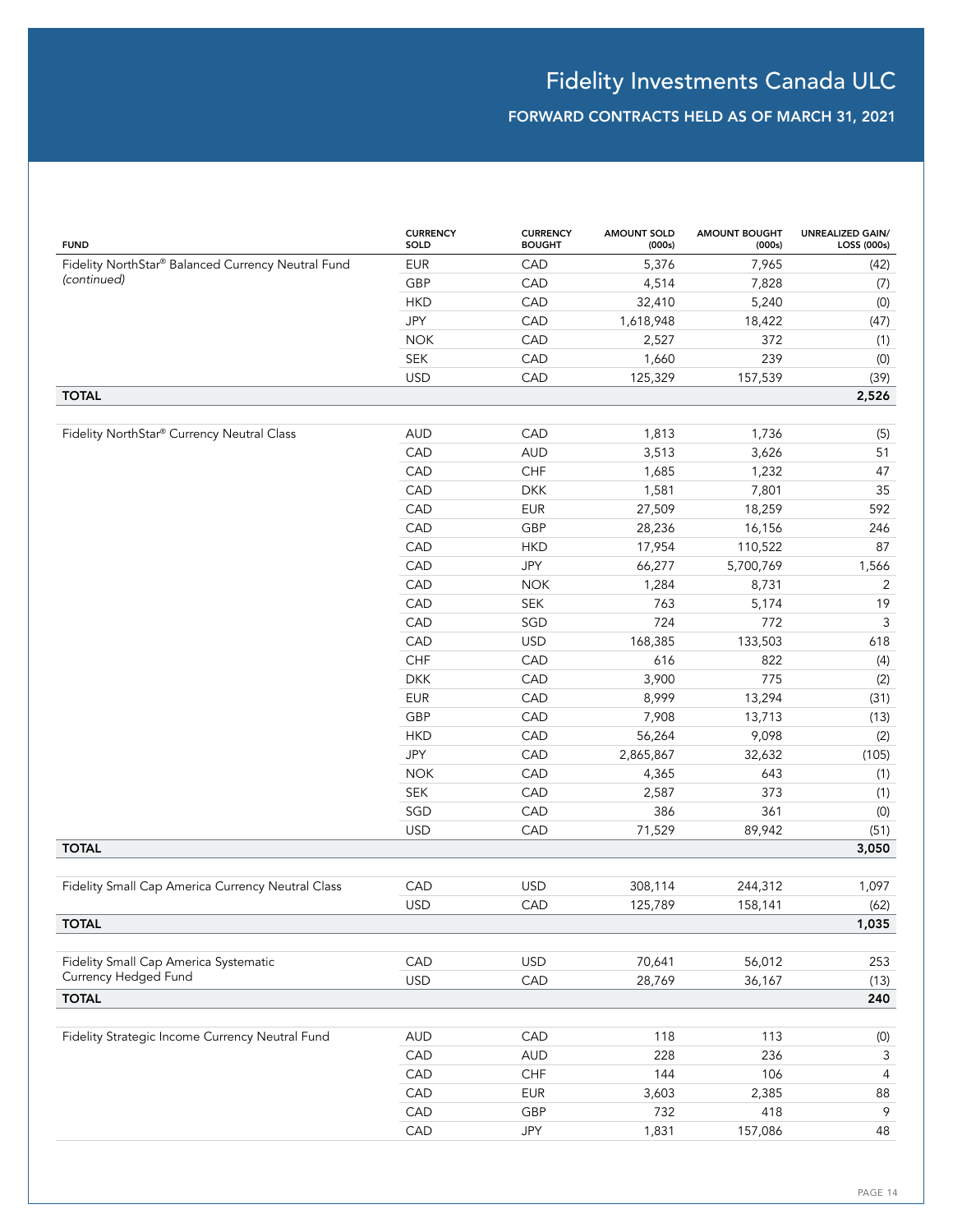| <b>FUND</b>                                                    | <b>CURRENCY</b><br>SOLD | <b>CURRENCY</b><br><b>BOUGHT</b> | <b>AMOUNT SOLD</b><br>(000s) | <b>AMOUNT BOUGHT</b><br>(000s) | <b>UNREALIZED GAIN/</b><br>LOSS (000s) |
|----------------------------------------------------------------|-------------------------|----------------------------------|------------------------------|--------------------------------|----------------------------------------|
| Fidelity Strategic Income Currency Neutral Fund<br>(continued) | CAD                     | <b>SEK</b>                       | 98                           | 664                            | 2                                      |
|                                                                | CAD                     | <b>USD</b>                       | 78,274                       | 62,042                         | 308                                    |
|                                                                | <b>CHF</b>              | CAD                              | 53                           | 70                             | (0)                                    |
|                                                                | <b>EUR</b>              | CAD                              | 1,310                        | 1,945                          | (14)                                   |
|                                                                | GBP                     | CAD                              | 220                          | 382                            | (1)                                    |
|                                                                | <b>JPY</b>              | CAD                              | 86,768                       | 990                            | (5)                                    |
|                                                                | <b>SEK</b>              | CAD                              | 332                          | 48                             | (0)                                    |
|                                                                | <b>USD</b>              | CAD                              | 33,101                       | 41,638                         | (40)                                   |
| <b>TOTAL</b>                                                   |                         |                                  |                              |                                | 402                                    |
|                                                                |                         |                                  |                              |                                |                                        |
| Fidelity Systematic U.S. High Yield Bond                       |                         |                                  |                              |                                |                                        |
| <b>Currency Neutral ETF</b>                                    | CAD                     | <b>USD</b>                       | 8,702                        | 6,917                          | 10                                     |
| <b>TOTAL</b>                                                   |                         |                                  |                              |                                | 10                                     |
| Fidelity Tactical High Income Currency Neutral Fund            | <b>AUD</b>              | CAD                              | 150                          | 144                            | (0)                                    |
|                                                                | CAD                     | <b>AUD</b>                       | 291                          | 300                            | 4                                      |
|                                                                | CAD                     | CHF                              | 24                           | 17                             | $\mathbf{1}$                           |
|                                                                | CAD                     | <b>EUR</b>                       | 2,604                        | 1,723                          | 63                                     |
|                                                                |                         | GBP                              |                              |                                |                                        |
|                                                                | CAD                     | <b>JPY</b>                       | 2,709                        | 1,553                          | 19<br>21                               |
|                                                                | CAD                     |                                  | 1,084                        | 93,699                         |                                        |
|                                                                | CAD                     | <b>USD</b>                       | 126,835                      | 100,588                        | 430                                    |
|                                                                | CHF                     | CAD                              | 9                            | 12                             | (0)                                    |
|                                                                | <b>EUR</b>              | CAD                              | 1,143                        | 1,697                          | (13)                                   |
|                                                                | GBP                     | CAD                              | 725                          | 1,257                          | (1)                                    |
|                                                                | JPY                     | CAD                              | 46,849                       | 533                            | (1)                                    |
|                                                                | <b>USD</b>              | CAD                              | 50,338                       | 63,272                         | (12)                                   |
| <b>TOTAL</b>                                                   |                         |                                  |                              |                                | 510                                    |
| Fidelity U.S. All Cap Currency Neutral Class                   | <b>AUD</b>              | CAD                              | 31                           | 29                             |                                        |
|                                                                | CAD                     | <b>AUD</b>                       | 59                           | 61                             | (0)<br>$\mathbf{1}$                    |
|                                                                | CAD                     | CHF                              | 106                          | 78                             | $\mathsf 3$                            |
|                                                                | CAD                     | <b>EUR</b>                       | 372                          | 247                            | $\,8\,$                                |
|                                                                | CAD                     | GBP                              | 253                          | 144                            | $\mathsf 3$                            |
|                                                                | CAD                     | <b>NOK</b>                       | 64                           | 433                            | 0                                      |
|                                                                | CAD                     | <b>SEK</b>                       | 79                           | 538                            | $\overline{2}$                         |
|                                                                | CAD                     | <b>USD</b>                       | 13,354                       | 10,589                         | 46                                     |
|                                                                | CHF                     | CAD                              | 39                           | 52                             | (0)                                    |
|                                                                | <b>EUR</b>              | CAD                              | 124                          | 182                            | $(0)$                                  |
|                                                                | GBP                     | CAD                              | $75\,$                       | 130                            | $\left( 0\right)$                      |
|                                                                | <b>NOK</b>              | CAD                              | 216                          | 32                             | $\left( 0\right)$                      |
|                                                                | SEK                     | CAD                              | 269                          | 39                             | $\left( 0\right)$                      |
|                                                                |                         |                                  |                              |                                |                                        |
| <b>TOTAL</b>                                                   | <b>USD</b>              | CAD                              | 5,390                        | 6,774                          | (1)<br>62                              |
|                                                                |                         |                                  |                              |                                |                                        |
| Fidelity U.S. Bond Currency Neutral                            | CAD                     | <b>USD</b>                       | 6,775                        | 5,372                          | 25                                     |
| Multi-Asset Base Fund                                          | <b>USD</b>              | CAD                              | 2,690                        | 3,381                          | (0)                                    |
| <b>TOTAL</b>                                                   |                         |                                  |                              |                                | 25                                     |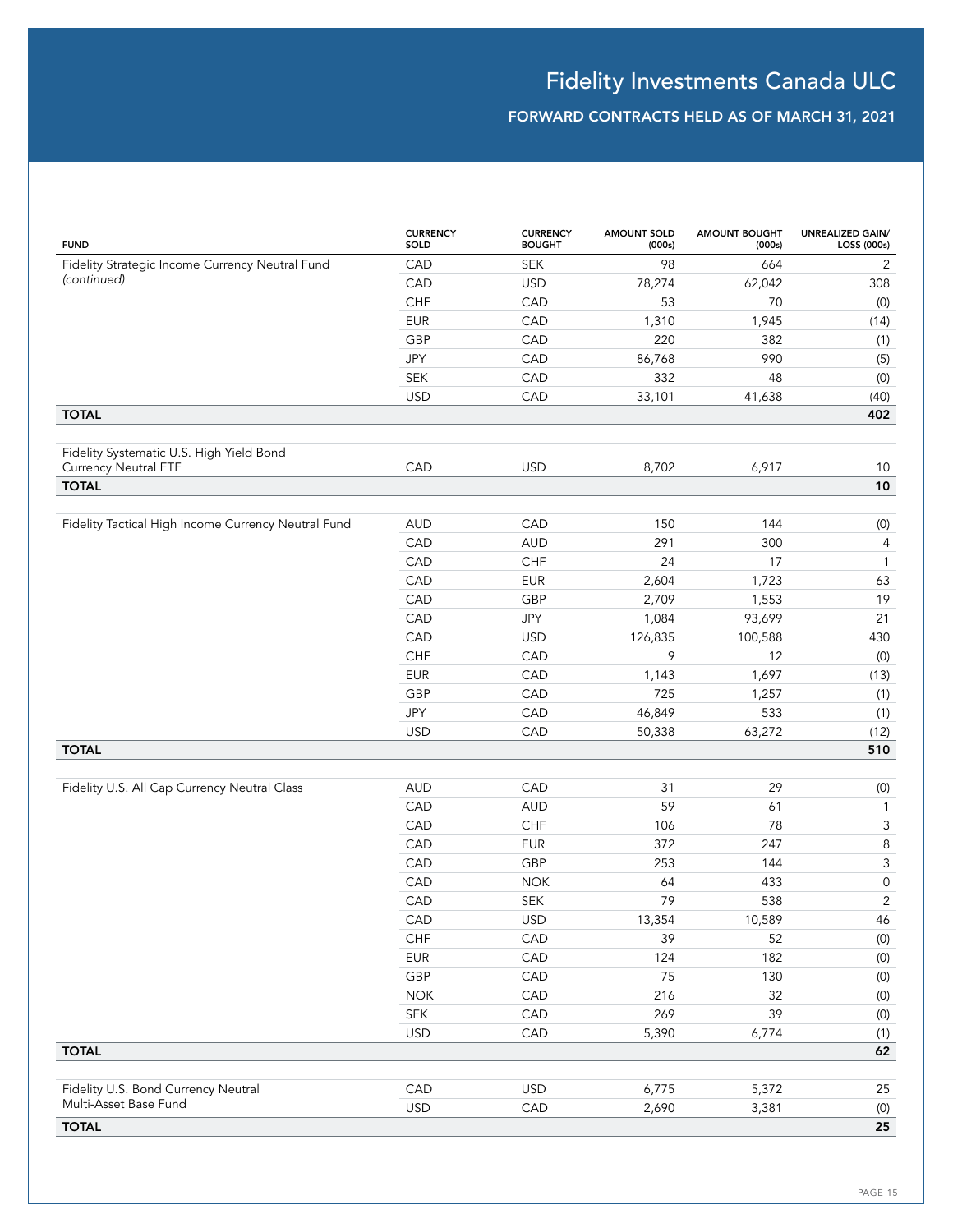| <b>FUND</b>                                             | <b>CURRENCY</b><br>SOLD | <b>CURRENCY</b><br><b>BOUGHT</b> | <b>AMOUNT SOLD</b><br>(000s) | <b>AMOUNT BOUGHT</b><br>(000s) | UNREALIZED GAIN/<br>LOSS (000s) |
|---------------------------------------------------------|-------------------------|----------------------------------|------------------------------|--------------------------------|---------------------------------|
| Fidelity U.S. Dividend Currency Neutral Fund            | CAD                     | CHF                              | 938                          | 684                            | 28                              |
|                                                         | CAD                     | <b>DKK</b>                       | 346                          | 1,708                          | 8                               |
|                                                         | CAD                     | <b>EUR</b>                       | 1,743                        | 1,155                          | 41                              |
|                                                         | CAD                     | GBP                              | 2,043                        | 1,168                          | 20                              |
|                                                         | CAD                     | <b>NOK</b>                       | 1                            | 5                              | $\mathbf 0$                     |
|                                                         | CAD                     | <b>USD</b>                       | 93,817                       | 74,381                         | 345                             |
|                                                         | CHF                     | CAD                              | 373                          | 502                            | (6)                             |
|                                                         | <b>DKK</b>              | CAD                              | 854                          | 170                            | (0)                             |
|                                                         | <b>EUR</b>              | CAD                              | 615                          | 910                            | (4)                             |
|                                                         | GBP                     | CAD                              | 584                          | 1,012                          | (1)                             |
|                                                         | <b>NOK</b>              | CAD                              | 3                            | 0                              | (0)                             |
|                                                         | <b>USD</b>              | CAD                              | 37,589                       | 47,242                         | (5)                             |
| <b>TOTAL</b>                                            |                         |                                  |                              |                                | 426                             |
|                                                         |                         |                                  |                              |                                |                                 |
| Fidelity U.S. Dividend for Rising Rates                 |                         |                                  |                              |                                |                                 |
| Currency Neutral Index ETF                              | CAD                     | <b>USD</b>                       | 15,889                       | 12,630                         | 18                              |
| <b>TOTAL</b>                                            |                         |                                  |                              |                                | 18                              |
| Fidelity U.S. Dividend Systematic                       | CAD                     | <b>USD</b>                       |                              | 873                            |                                 |
| Currency Hedged Fund                                    | <b>USD</b>              |                                  | 1,101<br>445                 | 559                            | 4                               |
| <b>TOTAL</b>                                            |                         | CAD                              |                              |                                | (0)<br>$\overline{\mathbf{4}}$  |
|                                                         |                         |                                  |                              |                                |                                 |
| Fidelity U.S. Equity Currency Neutral Private Pool      | CAD                     | <b>USD</b>                       | 36,935                       | 29,285                         | 133                             |
|                                                         | <b>USD</b>              | CAD                              | 14,917                       | 18,753                         | (6)                             |
| <b>TOTAL</b>                                            |                         |                                  |                              |                                | 127                             |
|                                                         |                         |                                  |                              |                                |                                 |
| Fidelity U.S. Focused Stock Currency Neutral Class      | CAD                     | <b>USD</b>                       | 83,913                       | 66,540                         | 295                             |
|                                                         | <b>USD</b>              | CAD                              | 34,628                       | 43,545                         | (28)                            |
| <b>TOTAL</b>                                            |                         |                                  |                              |                                | 267                             |
|                                                         |                         |                                  |                              |                                |                                 |
| Fidelity U.S. Focused Stock Systematic                  | CAD                     | <b>USD</b>                       | 10,557                       | 8,376                          | 31                              |
| Currency Hedged Fund                                    | <b>USD</b>              | CAD                              | 4,291                        | 5,395                          | (2)                             |
| <b>TOTAL</b>                                            |                         |                                  |                              |                                | 29                              |
|                                                         |                         |                                  |                              |                                |                                 |
| Fidelity U.S. Growth Opportunities Systematic           | CAD                     | <b>USD</b>                       | 104,661                      | 82,989                         | 373                             |
| <b>Currency Hedged Class</b>                            | <b>USD</b>              | CAD                              | 43,302                       | 54,445                         | (28)                            |
| <b>TOTAL</b>                                            |                         |                                  |                              |                                | 345                             |
|                                                         |                         |                                  |                              |                                |                                 |
| Fidelity U.S. High Dividend Currency Neutral Index ETF  | CAD                     | <b>USD</b>                       | 32,406                       | 25,759                         | 37                              |
|                                                         | <b>USD</b>              | CAD                              | 142                          | 178                            | (0)                             |
| <b>TOTAL</b>                                            |                         |                                  |                              |                                | 37                              |
|                                                         |                         |                                  |                              |                                |                                 |
| Fidelity U.S. High Quality Currency Neutral Index ETF   | CAD                     | <b>USD</b>                       | 17,154                       | 13,635                         | 19                              |
| <b>TOTAL</b>                                            |                         |                                  |                              |                                | 19                              |
|                                                         |                         |                                  |                              |                                |                                 |
| Fidelity U.S. Low Volatility Currency Neutral Index ETF | CAD                     | <b>USD</b>                       | 8,412                        | 6,686                          | 10                              |
|                                                         | <b>USD</b>              | CAD                              | 18                           | 22                             | (0)                             |
| <b>TOTAL</b>                                            |                         |                                  |                              |                                | 10                              |